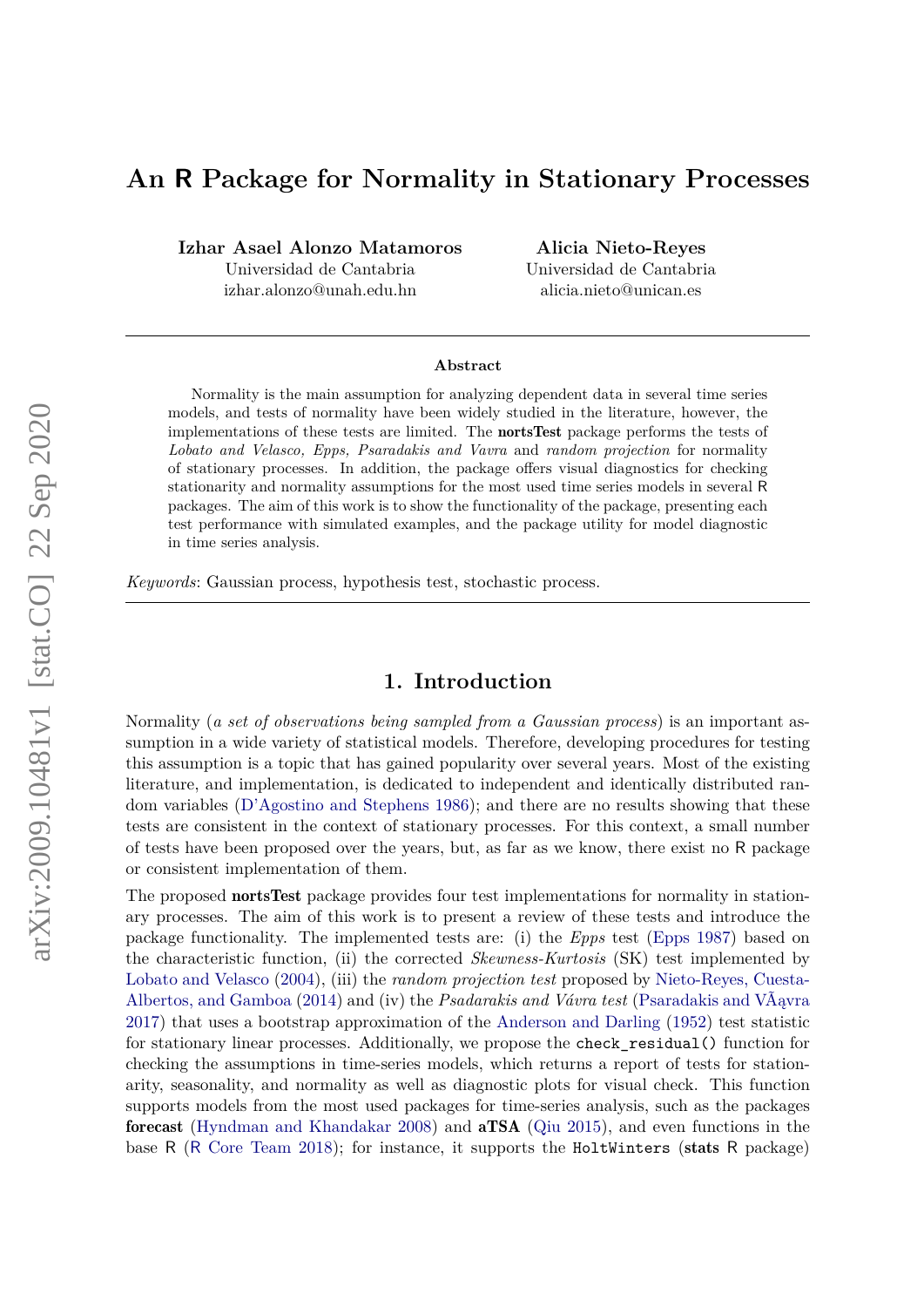function for the Holt and Winters method [\(Holt](#page-20-3) [2004\)](#page-20-3).

Section [2](#page-1-0) provides the theoretical background, including preliminary concepts and results. Section [3](#page-4-0) introduces the normality tests for stationary processes, each subsection introducing a test framework and including examples of the tests functions with simulated data. Section [4](#page-13-0) provides numerical experiments with simulated data and a real data application. In Subsection [4.1](#page-13-1) reports a simulation study for all the implemented tests, and Subsection [4.2](#page-13-2) shows the functionality of the package for model checking in a real data application: the *carbon dioxide* data measured in the Malua Loa Obsevatory [\(Stoffer](#page-22-2) [2020\)](#page-22-2) is analyzed using a state space model from the **forecast** package and the model assumptions are evaluated using the proposed check\_residuals() function. Section [5](#page-18-0) discusses the package functionality and provides our conclusions. Furthermore, we include our future work on the package.

## **2. Preliminary concepts**

<span id="page-1-0"></span>This section provides some theoretical aspects of stochastic processes that are a necessary theoretical framework for the following sections. The presented definitions and results can be found in [Shumway and Stoffer](#page-22-3) [\(2010\)](#page-22-3) and [Tsay](#page-22-4) [\(2010\)](#page-22-4).

For the purpose of this work, *T* is a set of real values denoted as time,  $T \subseteq \mathbb{R}$ , for instance  $T = \mathbb{N}$  or  $T = \mathbb{Z}$ , the naturals or integer numbers respectively. We denote by  $X := \{X_t\}_{t \in T}$ a *stochastic process* with  $X_t$  a real random variable for each  $t \in T$ . Following this notation, a *time-series* is just a finite collection of ordered observations of *X* [\(Shumway and Stoffer](#page-22-3) [2010\)](#page-22-3). An important measure for a stochastic process is its mean function  $\mu(t) := E[X_t]$  for each  $t \in T$ , where  $E[\cdot]$  denotes the usual expected value of a random variable. A generalization of this measure is the k-th order centered moment function  $\mu_k(t) := E[(X_t - \mu(t))^k]$  for each  $t \in T$  and  $k > 1$ ; with the process variance function the second order centered moment,  $\sigma^2(t) := \mu_2(t)$ . Other important indicators are the auto-covariance and auto-correlation functions, which measure the linear dependency between two different time points of a given process. For any  $t, s \in T$ , they are, respectively,

$$
\gamma(t,s) := E[(X_t - \mu(t))(X_s - \mu(s))]
$$
 and  $\rho(t,s) := \frac{\gamma(t,s)}{\sqrt{\mu_2(t)}\sqrt{\mu_2(s)}}.$ 

Other widely used indicator functions for the analysis of processes are the skewness and kurtosis functions, defined for each  $t \in T$  as  $s(t) := \mu_3(t) / [\mu_2(t)]^{3/2}$  and  $k(t) := \mu_4(t) / [\mu_2(t)]^2$ respectively.

A generally used assumption for stochastic processes is stationarity. It has a key role in forecasting procedures of classic time-series modeling [\(Tsay](#page-22-4) [2010\)](#page-22-4) or as a principal assumption in de-noising methods for signal theory [\(Wasserman](#page-22-5) [2006\)](#page-22-5).

**Definition 1** *A stochastic process X is said to be* strictly stationary *if, for every collection*  $\tau = \{t_1, t_2, \ldots, t_k\} \subset T$  *and*  $h > 0$ *, the joint distribution of*  $\{X_t\}_{t \in \tau}$  *is identical to that of*  ${X_{t+h}}_{t\in\tau}$ .

The previous definition is strong for applications. A milder version of it, which makes use of the process first two moments, is weak stationarity.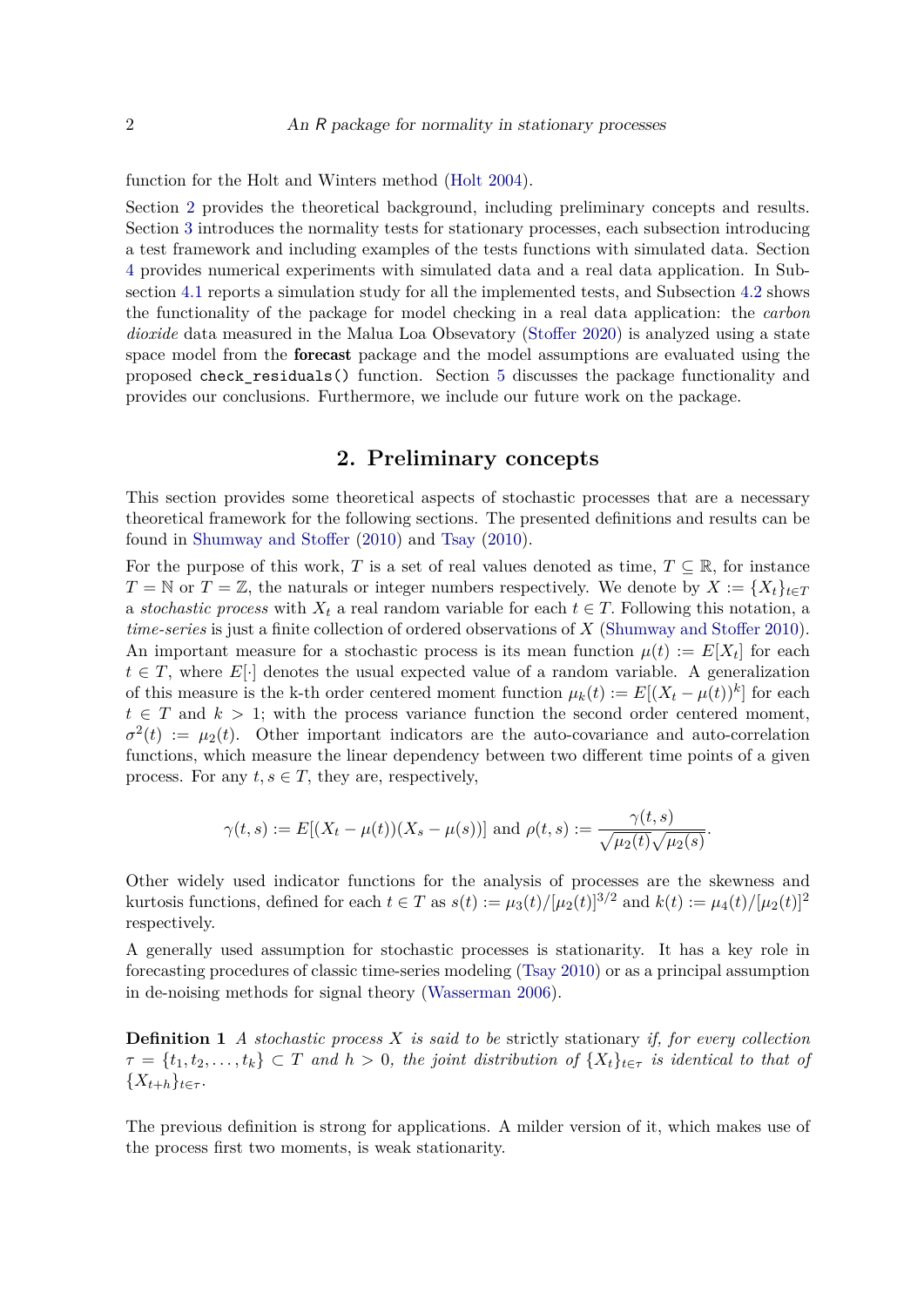**Definition 2** *A stochastic process X is said to be* weakly stationary *if its mean function is constant in time,*  $\mu(t) = \mu$ *, its auto-covariance function only depends on the difference between times,*  $\gamma(s,t) = \sigma|t-s|$  *for a*  $\sigma \in \mathbb{R}$ *, and it has a finite variance function,*  $\mu_2(t) = \mu_2 < \infty$ *.* 

For the rest of this work, the term *stationary* will be used to specify a weakly stationary process. A direct consequence of the stationarity assumption is that the previous indicator functions get simplified. Thus, given a stationary stochastic process  $X$ , its mean function,  $k$ -th order centered moment, for  $k > 1$ , and auto-covariance function are respectively,

$$
\mu = E[X_{t_1}], \mu_k = E[(X_{t_1} - \mu)^k]
$$
 and  $\gamma(h) = E[(X_{t_1+h} - \mu)(X_{t_1} - \mu)],$ 

which are independent of  $t_1 \in T$ .

Given a sample  $x_1, \ldots, x_n, n \in \mathbb{N}$ , of equally spaced observations of *X*, their corresponding estimators, sample mean, sample *k*-th order centered moment and sample auto-covariance, are respectively

$$
\widehat{\mu} := n^{-1} \sum_{i=1}^{n} x_i, \, \widehat{\mu}_k := n^{-1} \sum_{i=1}^{n} (x_i - \widehat{\mu})^k \text{ and } \widehat{\gamma}(h) := n^{-1} \sum_{i=1}^{n-h} (x_{i+h} - \widehat{\mu})(x_i - \widehat{\mu}).
$$

A particular case in which stationarity implies strictly stationarity are Gaussian processes.

**Definition 3** *A stochastic process X is said to be a* Gaussian process *if for every finite collection*  $\tau = \{t_1, t_2, \ldots, t_k\} \subset T$ , the joint distribution of  $\{X_t\}_{t \in \tau}$  has a multivariate normal *distribution.*

A series of mean zero uncorrelated random variables with finite constant variance is known as *white noise*. If additionally, it is formed of independent and identically distributed (i.i.d) normal random variables, it is known as *Gaussian white noise*; which is a particular case of stationary Gaussian process. For the rest of the work,  $X_t \sim N(\mu, \sigma^2)$  denotes that the random variable  $X_t$  is normally distributed with mean  $\mu$  and variance  $\sigma^2$  and  $\chi^2(v)$  denotes the chi square distribution with *v* degree freedom.

Other classes of stochastic processes can be defined using collections of white noise, for instance, the linear process.

**Definition 4** *Let X be a stochastic process. X is said to be* linear *if it can be written as*

$$
X_t = \mu + \sum_{i \in \mathbb{Z}} \phi_i \epsilon_{t-i},
$$

*where*  $\{\epsilon_i\}_{i\in\mathbb{Z}}$  *is a collection of white noise random variables and*  $\{\phi_i\}_{i\in\mathbb{Z}}$  *is a set of real values such that*  $\sum_{i \in \mathbb{Z}} |\phi_j| < \infty$ .

An important class of processes is the *auto-regressive moving average* (*ARMA*). [Box and](#page-20-4) [Jenkins](#page-20-4) [\(1990\)](#page-20-4) introduced it for time series analysis and forecast, becoming very well-known in the 90s and early 21st century.

**Definition 5** For any non-negative integers  $p, q, a$  stochastic process  $X$  is an  $ARMA(p, q)$ *process if it is a stationary process and*

<span id="page-2-0"></span>
$$
X_t = \sum_{i=0}^p \phi_i X_{t-i} + \sum_{i=0}^q \theta_i \epsilon_{t-i},
$$
\n(1)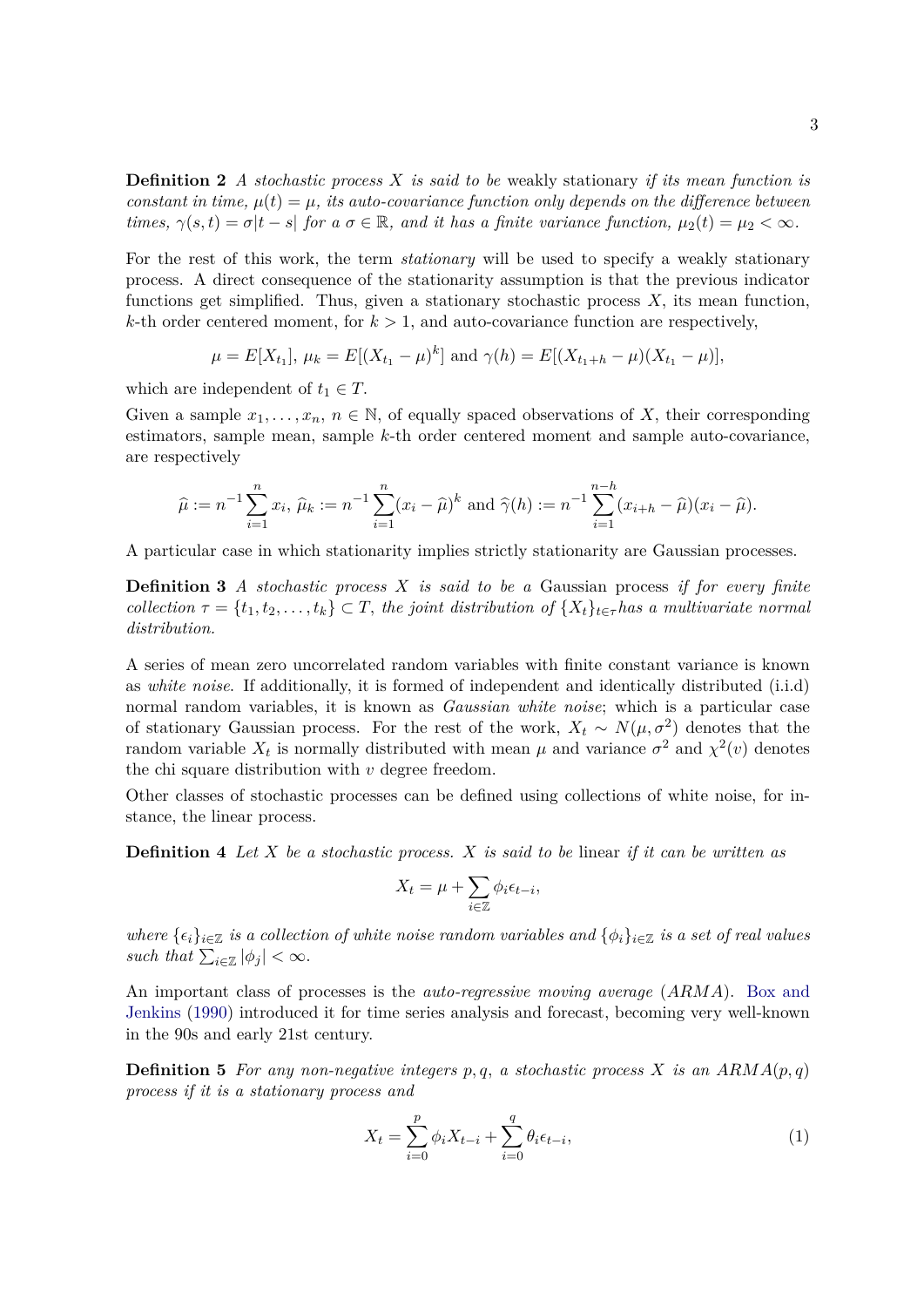where  $\{\phi_i\}_{i=1}^p$  and  $\{\theta_i\}_{i=0}^q$  are sequences of real values with  $\phi_0 = 0$ ,  $\phi_p \neq 0$ ,  $\theta_0 = 1$  and  $\theta_q \neq 0$ *and*  $\{\epsilon_i\}_{i\in\mathbb{Z}}$  *is a collection of white noise random variables.* 

Particular cases of *ARMA* processes are the auto-regressive  $(AR(p) := ARMA(p, 0))$  and the mean average  $(MA(q)) = ARMA(0, q)$  processes. Additionally, a *random-walk* is a non-stationary process satisfying [\(1\)](#page-2-0) with  $p = 1$ ,  $\phi_1 = 1$  and  $q = 0$ . Several properties of an *ARMA* process can be extracted from its structure. For that, the *AR* and *MA* polynomials are introduced

$$
AR: \ \phi(z) = 1 - \sum_{i=0}^{p} \phi_i z^i \text{ and } MA: \ \theta(z) = \sum_{i=0}^{q} \theta_i z^i,
$$

where *z* is a complex number and, as before,  $\phi_0 = 0$ ,  $\phi_p \neq 0$ ,  $\theta_0 = 1$  and  $\theta_q \neq 0$ . Conditions for stationarity, order selection and process behavior are properties studied from these two polynomials.

For modeling volatility in financial data [Bollerslev](#page-19-1) [\(1986\)](#page-19-1) proposed the *generalized autoregressive conditional heteroscedastic* (GARCH) class of processes as a generalization of the *auto-regressive conditional heteroscedastic* (ARCH) processes [\(Engle](#page-20-5) [1982\)](#page-20-5).

**Definition 6** For any  $p, q \in \mathbb{N}$ , a stochastic process X is a  $GARCH(p, q)$  process if it satisfies  $X_t = \mu + \sigma_t \epsilon_t$  *with* 

$$
\sigma_t^2 = \alpha_0 + \sum_{i=1}^p \alpha_i \epsilon_{t-i}^2 + \sum_{i=1}^q \beta_i \sigma_{t-i}^2.
$$

 $\mu$  *is the process mean,*  $\sigma_0$  *is a positive constant value,*  $\{\alpha_i\}_{i=1}^p$  *and*  $\{\beta_i\}_{i=1}^q$  *are non-negative sequences of real values and*  $\{\epsilon_t\}_{t \in T}$  *is a collection of i.i.d. random variables.* 

A more general class of processes are the *state-space models* (*SSMs*), which have gained popularity over the years because they do not impose on the process common restrictions such as linearity or stationarity and are flexible in incorporating the process different characteristics [\(Petris, Petrone, and Campagnoli](#page-21-3) [2007\)](#page-21-3). They are widely used for smoothing [\(West and](#page-22-6) [Harrison](#page-22-6) [2006\)](#page-22-6) and forecasting [\(Hyndman and Khandakar](#page-20-2) [2008\)](#page-20-2) in time series analysis. The main idea is to model the process dependency with two equations: the *state equation*, which models how parameters change over time and the *innovation equation*, which models the process in terms of the parameters. Some particular SSMs that analyze the level, trend and seasonal components of the process are known as *error, trend, and seasonal* (ETS) models. There are over 32 different variations of ETS models [\(Hyndman, Koehler, Ord, and Snyder](#page-21-4) [2008\)](#page-21-4). One of them is the *multiplicative error, additive trend-seasonality* (*ET S*(*M, A, A*)) model.

<span id="page-3-0"></span>**Definition 7** *A SSM process X follows an ETS(M,A,A) model, if the process accepts*

$$
X_t = [L_{t-1} + T_{t-1} + S_{t-1}](1 + \epsilon_t)
$$

*as innovation equation and*

$$
L_t = L_{t-1} + T_{t-1} + \alpha (L_{t-1} + T_{t-1} + S_{t-m}) \epsilon_t
$$
  
\n
$$
T_t = T_{t-1} + \beta (L_{t-1} + T_{t-1} + S_{t-m}) \epsilon_t
$$
  
\n
$$
S_t = S_{t-m} + \gamma (L_{t-1} + T_{t-1} + S_{t-m}) \epsilon_t,
$$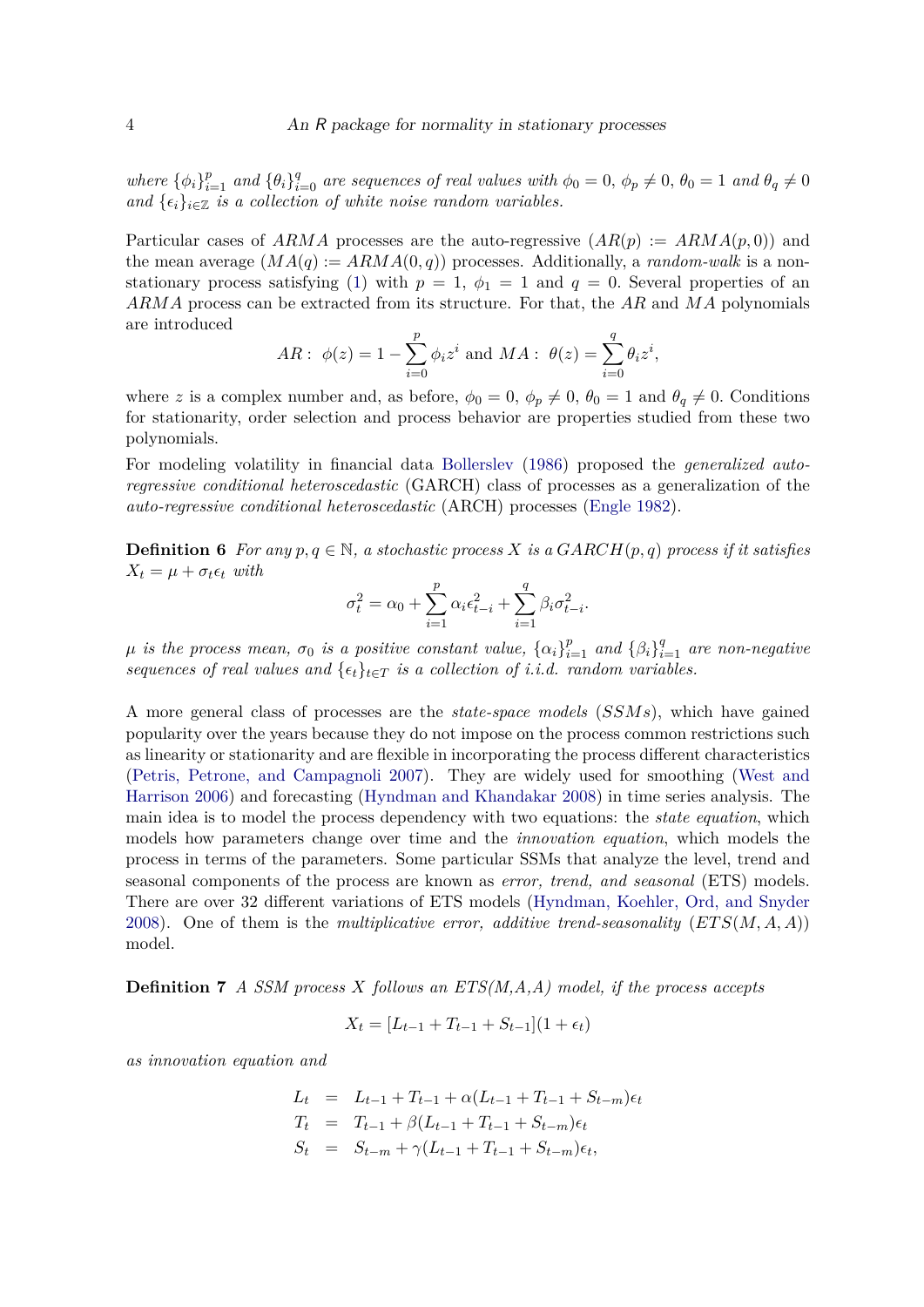*as state equations.*  $\alpha, \beta, \gamma \in [0, 1]$ ,  $m \in \mathbb{N}$  *denotes the period of the series and*  $\{\epsilon_t\}$  *are i.i.d normal random variables. For each*  $t \in \mathbb{Z}$ ,  $L_t$ ,  $T_t$  *and*  $S_t$  *represent respectively the level, trend and seasonal component.*

## **3. Normality tests for stationary processes**

<span id="page-4-0"></span>Extensive literature exists on goodness of fit tests for normality under the assumption of independent and identical distributed random variables, including Pearson's chi-squared test [\(Pearson and Henrici](#page-21-5) [1895\)](#page-21-5), Kolmogorov-Smirnov test [\(Smirnov](#page-22-7) [1948\)](#page-22-7), Anderson-Darling test [\(Anderson and Darling](#page-19-0) [1952\)](#page-19-0), SK test [\(Jarque and Bera](#page-21-6) [1980\)](#page-21-6) and Shapiro-Wilk test [\(Shapiro and Wilk](#page-22-8) [1965;](#page-22-8) [Royston](#page-22-9) [1982\)](#page-22-9) among others. These procedures have been widely used in many studies and applications, see [D'Agostino and Stephens](#page-20-0) [\(1986\)](#page-20-0) for further details. There are no results, however, showing that the above tests are consistent in the context of stationary processes, case in which the independence assumption is violated. For instance, [Gasser](#page-20-6) [\(1975\)](#page-20-6) provides a simulation study where Pearson's chi-squared test has an excessive rejection rate under the null hypothesis for dependent data. For this matter, several tests have been proposed over the years; a selection of which we reference here. [Epps](#page-20-1) [\(1987\)](#page-20-1) provides a test based on the characteristic function and a similar test is proposed by [Hinich](#page-20-7) [\(1982\)](#page-20-7) based on the process' spectral density function [\(Berg, Paparoditis, and Politis](#page-19-2) [2010,](#page-19-2) for further insight). [Gasser](#page-20-6) [\(1975\)](#page-20-6) gives a correction of the SK test, with several modifications made in [Lobato and Velasco](#page-21-0) [\(2004\)](#page-21-0); [Bai and Ng](#page-19-3) [\(2005\)](#page-19-3); [Psaradakis](#page-21-7) [\(2017\)](#page-21-7), which are popular in many financial applications. [Bontemps and Meddahi](#page-19-4) [\(2005\)](#page-19-4) constructs a test based on Stein's characterization of a Gaussian distribution. Using the random projection method [\(Cuesta-Albertos, del Barrio, Fraiman, and MatrÃąn](#page-20-8) [2007\)](#page-20-8), [Nieto-Reyes](#page-21-1) *et al.* [\(2014\)](#page-21-1) build a test that upgrades the performance of [Epps](#page-20-1) [\(1987\)](#page-20-1) and [Lobato and Velasco](#page-21-0) [\(2004\)](#page-21-0) procedures. Furthermore, [Psaradakis and VÃąvra](#page-22-0) [\(2017\)](#page-22-0) proposed a bootstrap approximation of the [Anderson and Darling](#page-19-0) [\(1952\)](#page-19-0) test statistic for stationary linear processes.

Despite the existing literature, consistent implementations of goodness of fit test for normality of stationary processes in programming languages such as R or Python are limited. We present here the **nortsTest** package: it performs the tests proposed in [Epps](#page-20-1) [\(1987\)](#page-20-1), [Lobato and Velasco](#page-21-0) [\(2004\)](#page-21-0), [Nieto-Reyes](#page-21-1) *et al.* [\(2014\)](#page-21-1) and [Psaradakis and VÃąvra](#page-22-0) [\(2017\)](#page-22-0). To install the latest release version of nortsTest from CRAN, type install.packages("nortsTest") within R. The current development version can be installed from GitHub using the next code:

```
R> if (!requireNamespace("remotes")) install.packages("remotes")
R> remotes::install_github("asael697/nortsTest",dependencies = TRUE)
```
Additionally, the package offers visualization functions for descriptive time series analysis and several diagnostic methods for checking stationarity and normality assumptions for the most used time series models of several R packages. To elaborate on this, Subsection [3.1](#page-4-1) introduces the package functionality and software and Subsection [3.2](#page-5-0) provides an overview of the used methods for checking stationarity and seasonality. Finally, Subsections [3.3-](#page-6-0)[3.6](#page-11-0) present a general framework of each of the implemented test and their functionality by providing simulated data examples.

#### <span id="page-4-1"></span>**3.1. Software**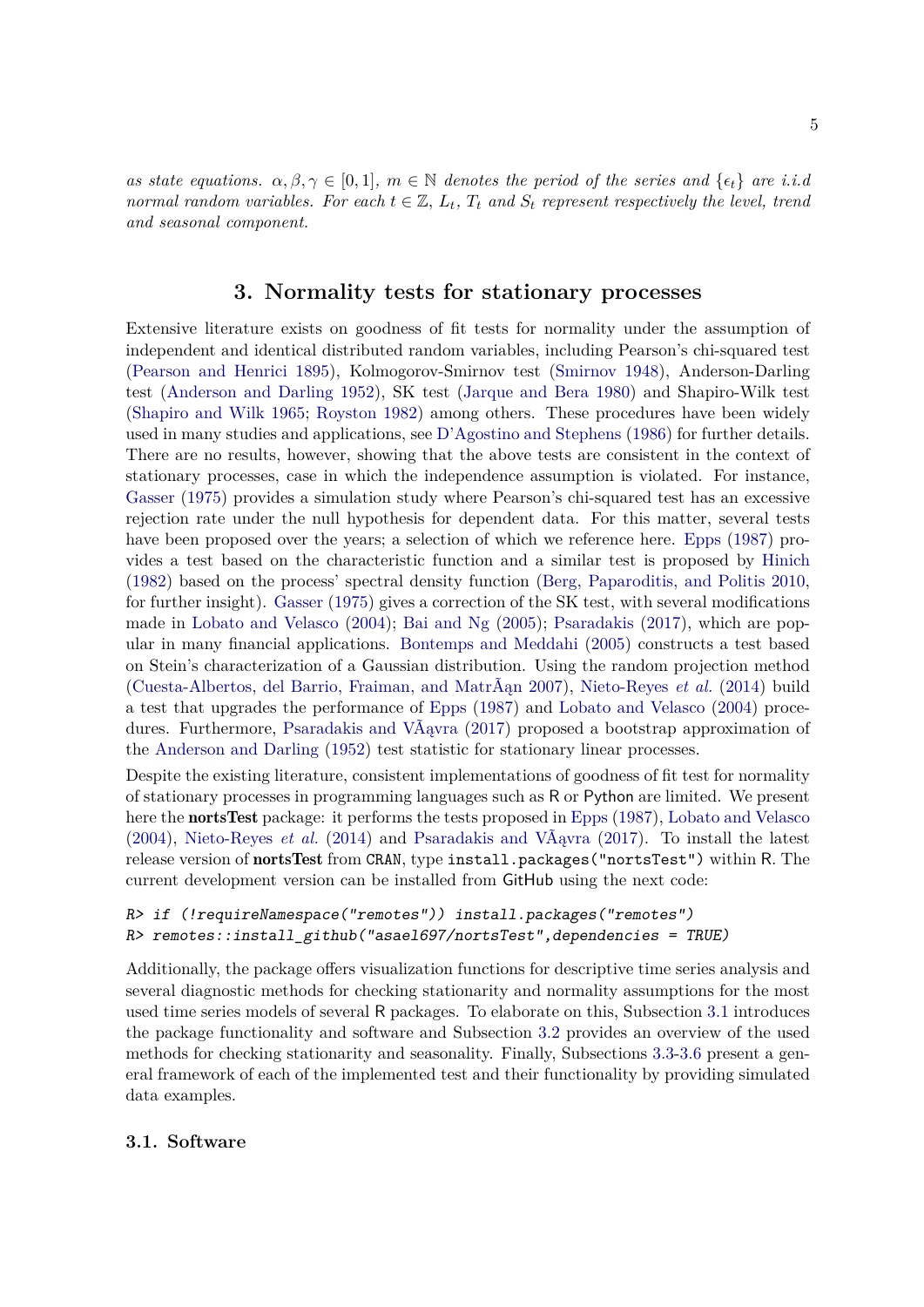The package works as an extension of the nortest package [\(Gross and Ligges](#page-20-9) [2015\)](#page-20-9), which performs normality tests in random samples but for independent data. The building block functions of the nortsTest package are:

- epps.test(), function that implements the test of Epps.
- lobato.test(), function that implements the test of Lobato and Velasco,
- rp.test(), function that implements the random projection test of Nieto-Reyes, Cuesta-Albertos and Gamboa, and
- vavra.test(), function that implements the test of Psaradaki and Vavra.

Each of these functions accepts a numeric (*numeric*) or ts (*time series*) class object for storing data, and returns a htest (*hypothesis test*) class object with the main results for the test. To guarantee the accuracy of the results, each test performs unit root tests for checking stationarity and seasonality (see Subsection [3.2\)](#page-5-0) and displays a warning message if any of them not satisfied.

For visual diagnostic, the package offers different plot functions based on the ggplot2 package [\(Wickham](#page-22-10) [2009\)](#page-22-10): the autoplot() function plots numeric, ts and mts (*multivariate time series*) classes while the gghist() and ggnorm() functions are for plotting histogram and qqplots respectively; and on the forecast package [\(Hyndman and Khandakar](#page-20-2) [2008\)](#page-20-2): ggacf() and ggPacf() for the display of the auto-correlation and partial auto-correlations functions respectively.

Furthermore, inspired in the function check.residuals() of the **forecast** package, we provide the check\_residuals() function for checking assumptions of the model using the estimated residuals. Thus this function checks stationarity, seasonality (*see Subsection [3.2](#page-5-0)*) and normality, presenting a report of the used tests and conclusions. If the plot option is TRUE, the function displays several plots for visual checking. An illustration of these functions is provided in Subsection [4.2,](#page-13-2) where we show the functions details and their utility for assumptions commonly checked in time series modeling.

#### <span id="page-5-0"></span>**3.2. Tests for stationary**

For checking stationarity, the nortsTest package uses *unit root* and *seasonal unit-roots* tests. These tests work similarly, checking whether a specific process follows a random-walk model, which clearly is a non-stationary process.

#### *Unit root tests*

A stochastic process *X* is non stationary if it follows a random-walk model. This statement is equivalent to say that the AR([1](#page-5-1)) polynomial  $(\phi(z) = 1 - \phi z)$  of *X* has a unit root <sup>1</sup>. The most commonly used tests for unit root testing are *Augmented Dickey Fuller* [\(Said and Dickey](#page-22-11) [1984\)](#page-22-11), *Phillips-Perron* [\(Perron](#page-21-8) [1988\)](#page-21-8), *kpps* [\(Kwiatkowski, Phillips, Schmidt, and Shin](#page-21-9) [1992\)](#page-21-9) and *Ljung-Box* [Box and Pierce](#page-20-10) [\(1970\)](#page-20-10). The urrot.test() and check\_residual() functions perform these tests, making use of the tseries package [\(Trapletti and Hornik](#page-22-12) [2019\)](#page-22-12).

<span id="page-5-1"></span><sup>&</sup>lt;sup>1</sup>If  $\phi = 1$ , then  $\phi(z) = (1 - z)$  which its only root is one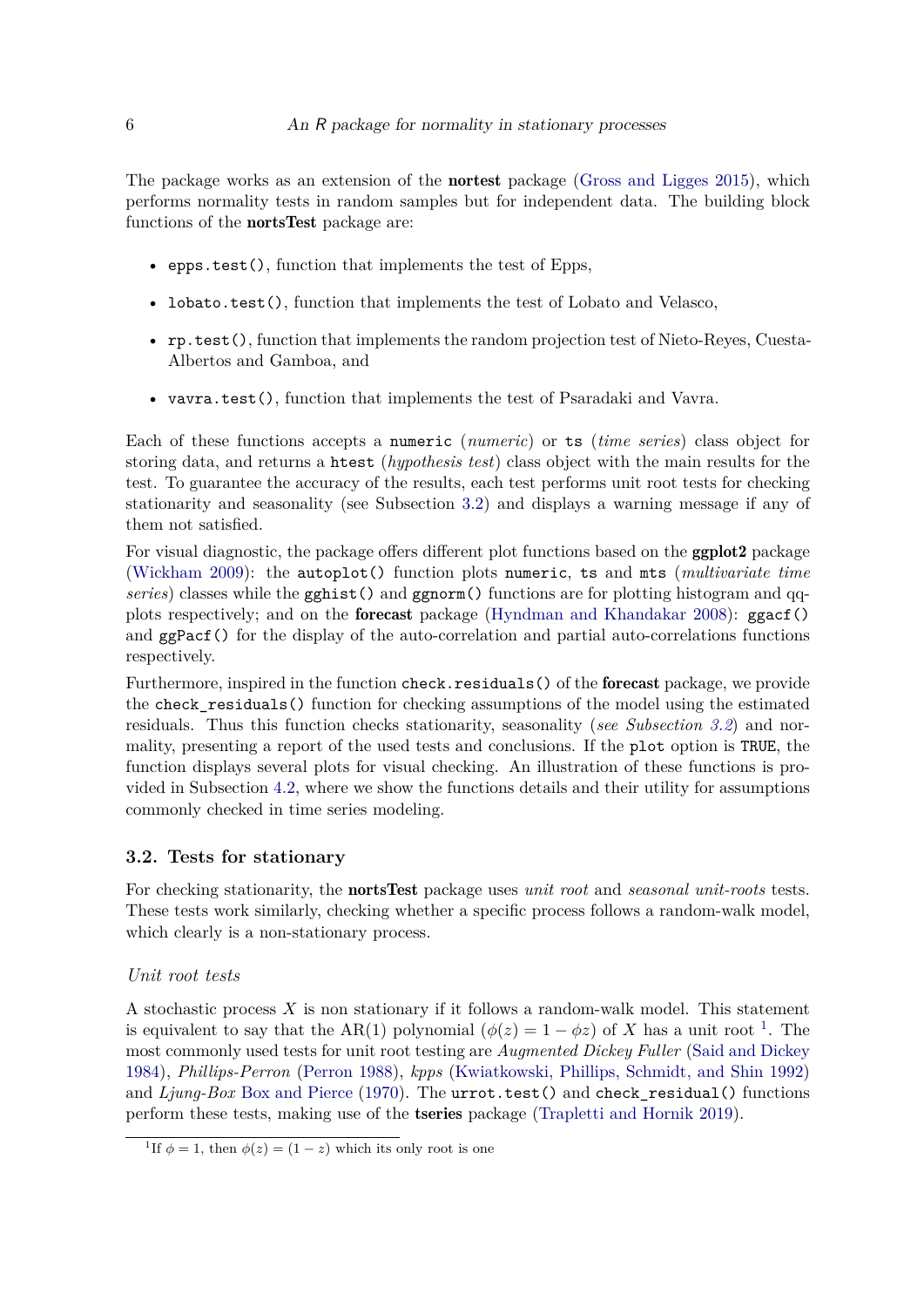#### *Seasonal unit root tests*

Let X be a stationary process and  $m$  be its period<sup>[2](#page-6-1)</sup>. X follows a seasonal random walk if it can be written as

$$
X_t = X_{t-m} + \epsilon_t,
$$

where  $\epsilon_t$  is a collection of i.i.d random variables. In a similar way, the process X is nonstationary if it follows a seasonal random-walk. Or equivalently, *X* is non-stationary if the seasonal AR(1) polynomial  $(\phi_m(z) = 1 - \phi z^m)$  has a unit root. The seasonal () and check\_residuals() functions perform the *OCSB test* [\(Osborn, Chui, Smith, and Birchenhall](#page-21-10) [1988\)](#page-21-10) from the forecast package, and the *HEGY* [\(Beaulieu and Miron](#page-19-5) [1993\)](#page-19-5) and *Ch* [\(Canova](#page-20-11) [and Hansen](#page-20-11) [1995\)](#page-20-11) tests from the uroot package [\(de Lacalle](#page-20-12) [2019\)](#page-20-12).

### <span id="page-6-0"></span>**3.3. Test of Epps**

The  $\chi^2$  test for normality proposed by [Epps](#page-20-1) [\(1987\)](#page-20-1) compares the empirical characteristic function of the one-dimensional marginal of the process with the one of a normally distributed random variable evaluated at certain points on the real line. Several authors, such as [Lobato](#page-21-0) [and Velasco](#page-21-0) [\(2004\)](#page-21-0) and [Psaradakis and VÃąvra](#page-22-0) [\(2017\)](#page-22-0), point out that the greatest challenge in this test is its implementation procedure.

Let *X* be a stationary stochastic process that satisfies

<span id="page-6-2"></span>
$$
\sum_{t=-\infty}^{\infty} |t|^k |\gamma(t)| < \infty \text{ for some } k > 0. \tag{2}
$$

The null hypothesis is that the one-dimensional marginal distribution of *X* is a Gaussian process. As wee see in what follows, the procedure for constructing the test consists of defining a function *g*, estimating its inverse spectral matrix function, minimizing the generated quadratic function in terms of the unknown parameters of the random variable and, finally, obtaining the test statistic, which converges in distribution to a  $\chi^2$ .

Given  $N \in \mathbb{N}$  with  $N > 2$ , let

$$
\Lambda := \{ \lambda := (\lambda_1, \dots, \lambda_N) \in \mathbb{R}^N : \lambda_i \le \lambda_{i+1} \text{ and } \lambda_i > 0, \text{ for } i = 1, 2, \dots, N \}
$$

and  $g: \mathbb{R} \times \Lambda \to \mathbb{R}^n$  be a measurable function, where

$$
g(x,\lambda) := [\cos(\lambda_1 x), \sin(\lambda_1 x), \dots, \cos(\lambda_N x), \sin(\lambda_N x)].
$$

Additionally, let  $g_{\theta}: \Lambda \to \mathbb{R}^N$  be a function defined by

$$
g_{\theta}(\lambda) := \left[ \mathrm{Re}(\Phi_{\theta}(\lambda_1)), \mathrm{Im}(\Phi_{\theta}(\lambda_1)), \ldots, \mathrm{Re}(\Phi_{\theta}(\lambda_N)), \mathrm{Im}(\Phi_{\theta}(\lambda_N)) \right]^t,
$$

where the Re( $\cdot$ ) and Im( $\cdot$ ) are the real and imaginary components of a complex number and  $\Phi$ <sup>*θ*</sup> is the characteristic function of a normal random variable with parameters  $\theta = (\mu, \sigma^2) \in \Theta$ , an open bounded set contained in  $\mathbb{R} \times \mathbb{R}^+$ . For any  $\lambda \in \Lambda$ , let us also denote

$$
\widehat{g}(\lambda) := \frac{1}{n} \sum_{t=1}^{n} [\cos(\lambda_1 X_t), \sin(\lambda_1 X_t), \dots, \cos(\lambda_N X_t), \sin(\lambda_N X_t)]^t.
$$

<span id="page-6-1"></span><sup>&</sup>lt;sup>2</sup>For observed data,  $m$  is the number of observations per unit of time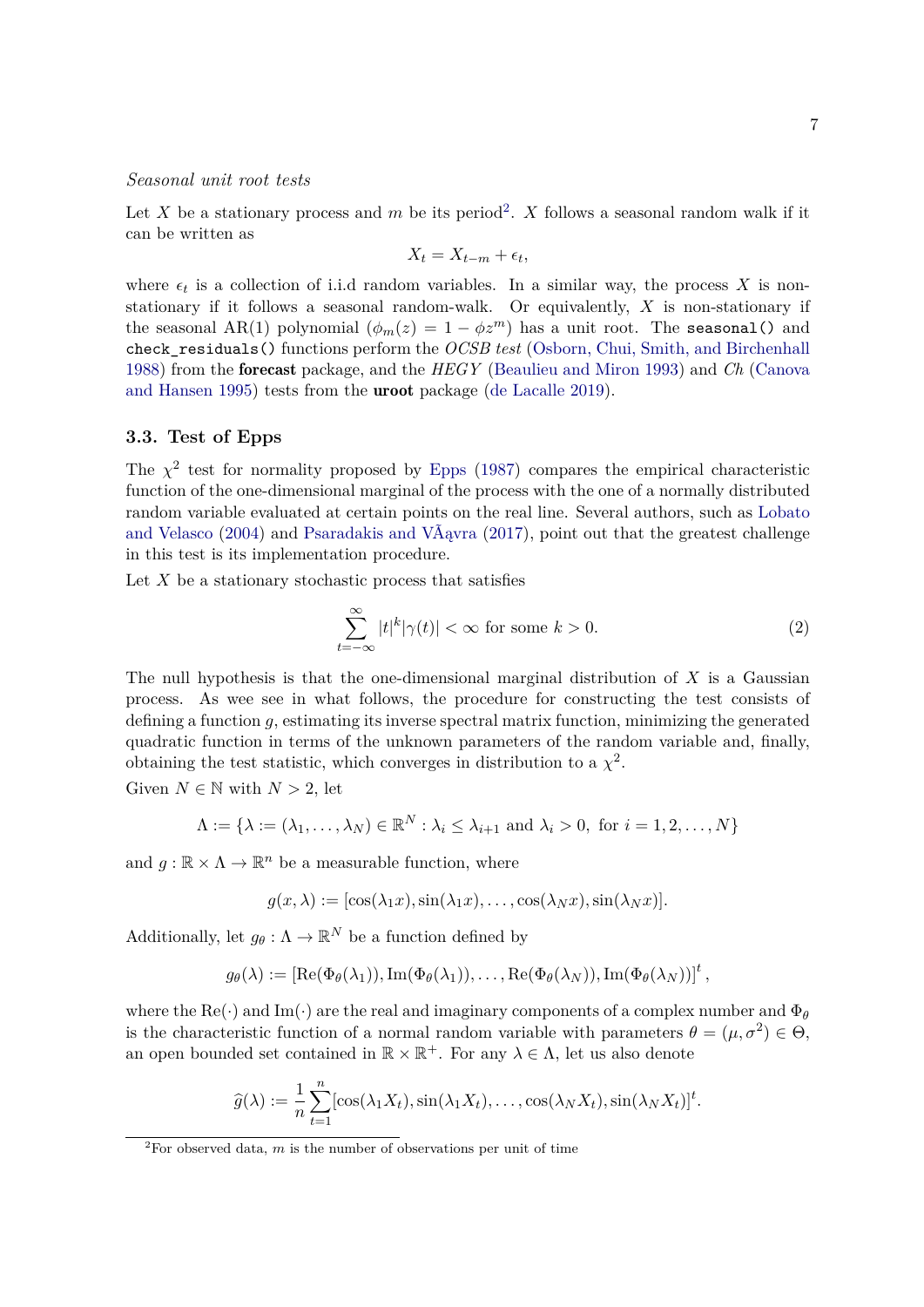Let  $f(v; \theta, \lambda)$  be the spectral density matrix of  $\{g(X_t, \lambda)\}_{t \in \mathbb{Z}}$  at a frequency *v*. Then, for  $v = 0$ , it can be estimated by

$$
\widehat{f}(0;\theta,\lambda) := \frac{1}{2\pi n} \left( \sum_{t=1}^n \widehat{G}(X_{t,0},\lambda) + 2 \sum_{i=1}^{\lfloor n^{2/5} \rfloor} (1 - i/\lfloor n^{2/5} \rfloor) \sum_{t=1}^{n-i} \widehat{G}(X_{t,i},\lambda) \right),
$$

where  $\hat{G}(X_{t,0},\lambda) = (\hat{g}(\lambda) - g_{\theta}(\lambda))(\hat{g}(\lambda) - g_{\theta}(\lambda))^{t}$  and  $|\cdot|$  denotes the floor function. The test statistic general form under  $H_0$  is

$$
Q_n(\lambda) := \min_{\theta \in \Theta} \left\{ Q_n(\theta, \lambda) \right\},\,
$$

with

$$
Q_n(\theta, \lambda) := (\widehat{g}(\lambda) - g_\theta(\lambda))^t G_n^+(\lambda) (\widehat{g}(\lambda) - g_\theta(\lambda))
$$

where  $G_n^+$  is the generalized inverse of the spectral density matrix  $2\pi \hat{f}(0;\theta,\lambda)$ . Let  $\hat{\theta}$  $\arg \min_{\theta \in \Theta} \{Q_n(\theta, \lambda)\}\$ be the argument that minimizes  $Q_n(\theta, \lambda)$  such that  $\hat{\theta}$  is in a neighborhood of  $\hat{\theta}_n = (\hat{\mu}, \hat{\gamma}(0))$ . To guarantee its' existence and uniqueness, the following assumptions are required. We refer to them as assumption (*A.*).

- (*A.*) Let  $\theta_0$  be the true value of  $\theta = (\mu, \sigma^2)$  under  $H_0$ , then for every  $\lambda \in \Lambda$  the following conditions are satisfied.
	- $f(0; \theta, \lambda)$  is positive definite.
	- **–** Φ*θ*(*λ*) is twice differentiable with respect to *θ* in a neighborhood of *θ*0.
	- **–** The matrix *<sup>D</sup>*(*θ*0*, λ*) = *<sup>∂</sup>*Φ*θ*(*λ*) *∂θ*|*θ*=*θ*<sup>0</sup>  $\in \mathbb{R}^{N \times 2}$ , for  $N > 2$ , has rank 2.
	- $-$  The set  $\Theta_0(\lambda) := \{ \theta \in \Theta : \Phi_{\theta}(\lambda_i) = \Phi_{\theta_0}(\lambda_i), i = 1, ..., N \}$  is a finite bounded set in  $\Theta$ . And  $\theta$  is a bounded subset  $\mathbb{R} \times \mathbb{R}^+$ .

$$
- f(0; \theta, \lambda) = f(0; \theta_0, \lambda) \text{ and } D(\theta_0, \lambda) = D(\theta, \lambda) \text{ for all } \theta \in \Theta_0(\lambda).
$$

Under these assumptions, the Epps's main result is presented as follows.

**Theorem 1 [\(Epps](#page-20-1) [\(1987\)](#page-20-1) Theorem 2.1)** *Let X be a stationary Gaussian process such that* [\(2\)](#page-6-2) *and* (*A.*) *are satisfied, then*  $nQ_n(\lambda) \rightarrow_d \chi^2(2N-2)$  *for every*  $\lambda \in \Lambda$ *.* 

For the current **nortsTest** version, we define  $\Lambda := \{(1.0, 1.0, 2.0, 2.0) / \hat{\gamma}(0)\}$ , where  $\hat{\gamma}(0)$  is the sample variance. Therefore, the implemented test statistics converges to a  $\chi^2$  distribution with two degree freedom. In the next version of the package, the user will set  $\Lambda$  as desired, with the current value as default.

<span id="page-7-0"></span>**Example 1** *A stationary AR*(2) *process is drawn using a beta distribution with* shape1 = 9 *and* shape2 = 1 *parameters, and the implementation of the test of Epps,* epps.test()*, is performed. At significance level*  $\alpha = 0.05$ , the null hypothesis of normality is correctly rejected.

```
R> set.seed(298)
R> x = \text{arima.sim}(250, \text{model} = \text{list}(\text{ar} = c(0.5, 0.2)), rand.gen = rbeta,
                      shape1 = 9, shape2 = 1)
R> epps.test(x)
```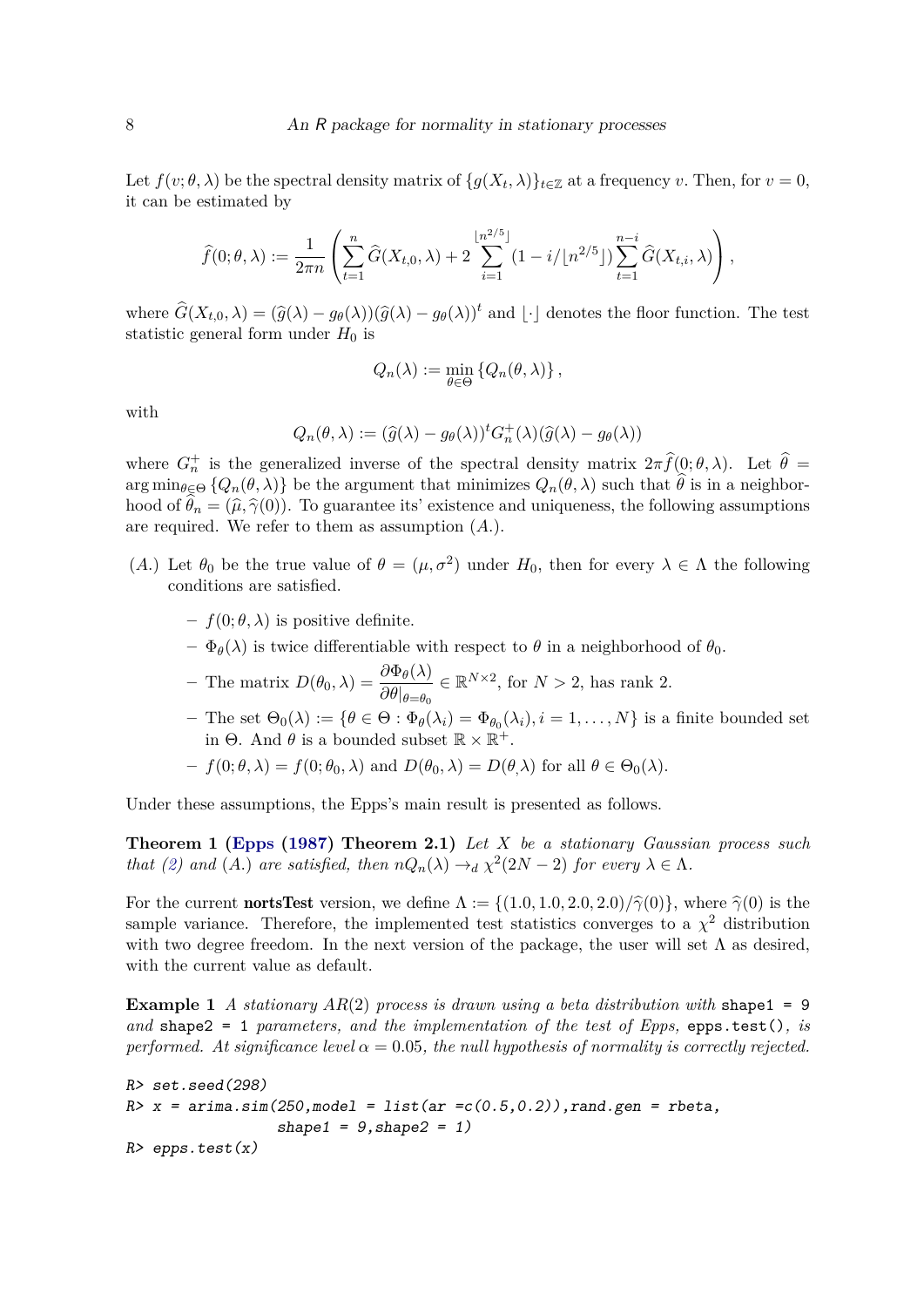*Epps test*

*data: x epps = 32.614, df = 2, p-value = 8.278e-08 alternative hypothesis: x does not follow a Gaussian Process*

#### **3.4. Test of Lobato and Velasco**

[Lobato and Velasco](#page-21-0) [\(2004\)](#page-21-0) provides a consistent estimator for the corrected SK test statistic<sup>[3](#page-8-0)</sup> for stationary processes [\(Lomnicki](#page-21-11) [1961;](#page-21-11) [Gasser](#page-20-6) [1975,](#page-20-6) for further insight). On the contrary to the test of Epps, it does not require of additional parameters for the approximation of the test sample statistic. The general framework for the test is presented in what follows.

Let *X* be a stationary stochastic process that satisfies

<span id="page-8-1"></span>
$$
\sum_{t=0}^{\infty} |\gamma(t)| < \infty. \tag{3}
$$

The null hypothesis is that the one-dimensional marginal distribution of *X* is normally distributed, that is

$$
H_0: X_t \sim N(\mu, \sigma^2)
$$
 for all  $t \in \mathbb{R}$ .

Let  $k_q(j_1, j_2, \ldots, j_{q-1})$  be the q-th order cummulant of  $X_1, X_{1+j_1}, \ldots, X_{1+j_{q-1}}$ .  $H_0$  is fulfilled if all the marginal cummulants above the second order are zero. In practice, it is tested just for the third and fourth order marginal cummulants, equivalently, in terms of moments, the marginal distribution is normal by testing whether  $\mu_3 = 0$  and  $\mu_4 = 3\mu_2^2$ . For non correlated data, the SK test compares the SK statistic against upper critical values from a  $\chi^2(2)$  distribution [\(Bai and Ng](#page-19-3) [2005\)](#page-19-3). For a Gaussian process *X* satisfying [\(3\)](#page-8-1), it holds the limiting result

$$
\sqrt{n}\begin{pmatrix} \widehat{\mu}_3\\ \widehat{\mu}_4 - 3\widehat{\mu}_2^2 \end{pmatrix} \to_d N[0_2, \Sigma_F)],
$$

where  $0_2 := (0,0)^t \in \mathbb{R}^2$  and  $\Sigma_F := \text{diag}(6F^{(3)}, 24F^{(4)}) \in \mathbb{R}^{2x^2}$  is a diagonal matrix with  $F^{(k)} := \sum_{j=-\infty}^{\infty} \gamma(j)^k$  for  $k = 3, 4$  [\(Gasser](#page-20-6) [1975\)](#page-20-6).

The following consistent estimator in terms of the auto-covariance function is proposed in [Lobato and Velasco](#page-21-0) [\(2004\)](#page-21-0)

$$
\widehat{F}^{(k)} = \sum_{t=1-n}^{n-1} \widehat{\gamma}(t) [\widehat{\gamma}(t) + \widehat{\gamma}(n-|t|)]^{k-1},
$$

to build a *generalized SK test* statistic

$$
G := \frac{n\hat{\mu}_3^2}{6\hat{F}^{(3)}} + \frac{n(\hat{\mu}_4 - 3\hat{\mu}_2)^2}{24\hat{F}^{(4)}}.
$$

Similar to the SK test for non-correlated data, the *G* statistic is compared against upper critical values from a  $\chi^2(2)$  distribution. This is seen in the below result that establishes the asymptotic properties of the test statistics, so that the general test procedure can be constructed. The result requires the following assumptions, denoted by (*B.*)*,* for the process *X.*

<span id="page-8-0"></span><sup>3</sup>Also known as the Jarque-Bera test, [Jarque and Bera](#page-21-6) [\(1980\)](#page-21-6).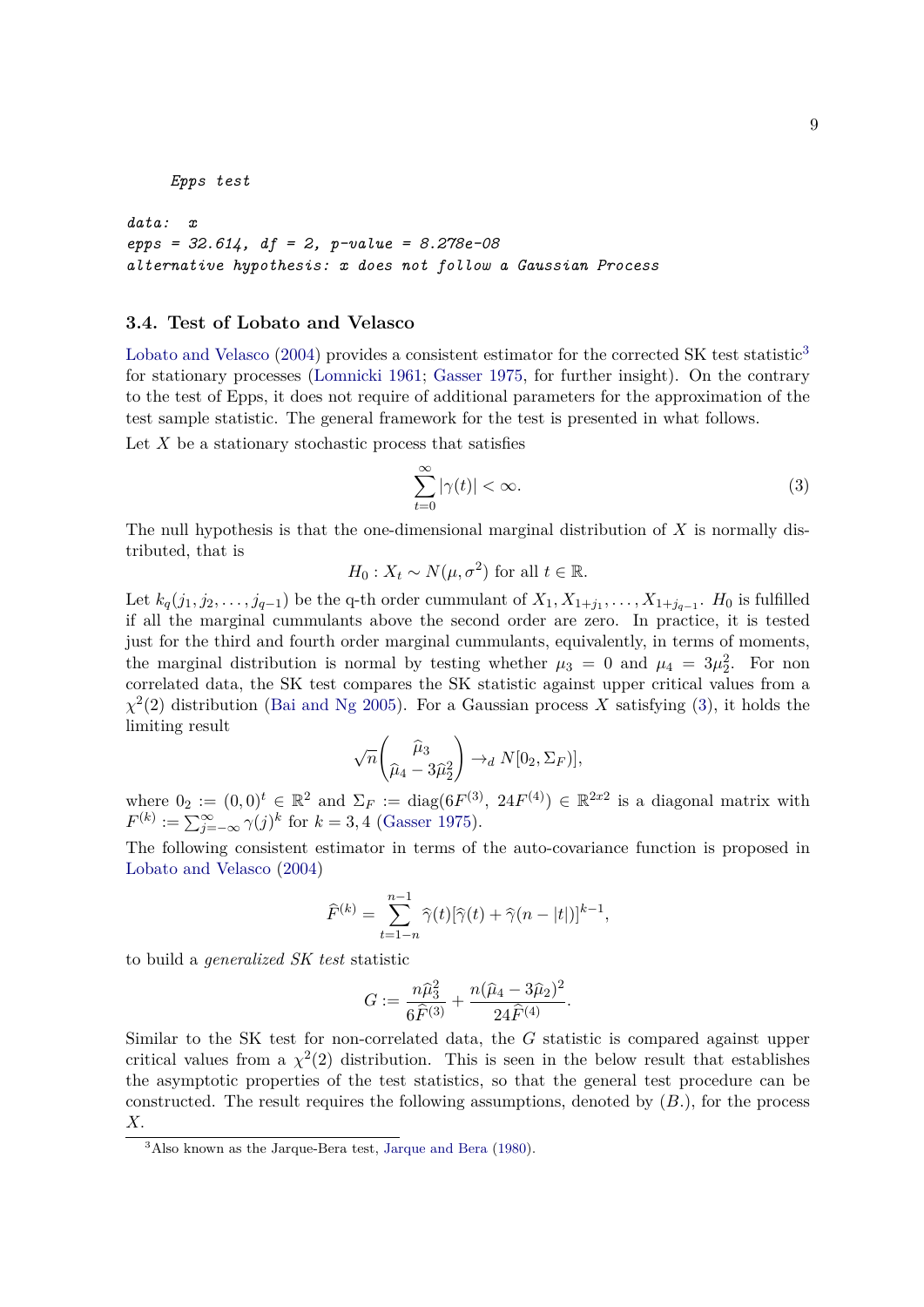(B.) 
$$
- E[X_t^{16}] < \infty \text{ for } t \in T.
$$

$$
- \sum_{j_1 = -\infty}^{\infty} \cdots \sum_{j_{q-1} = -\infty}^{\infty} |k_q(j_1, \ldots, j_{q-1})| < \infty \text{ for } q = 2, 3, \ldots, 16.
$$

$$
- \sum_{j=1}^{\infty} \left( E \left[ E[(X_0 - \mu)^k | B_j] - \mu_k \right]^2 \right)^{1/2} < \infty \text{ for } k = 3, 4, \text{ where } B_j \text{ denotes the } \sigma\text{-field generated by } X_t, t \le -j.
$$

$$
- E \left[ (X_0 - \mu)^k - \mu_k \right]^2 + 2 \sum_{j=1}^{\infty} E \left( \left[ (X_0 - \mu)^k - \mu_k \right] \left[ (X_j - \mu)^k - \mu_k \right] \right) > 0 \text{ for } k = 3, 4.
$$

Note that these assumptions imply that the higher-order spectral densities up to order 16 are continuous and bounded.

**Theorem 2 [\(Lobato and Velasco](#page-21-0) [\(2004\)](#page-21-0), Theorem 1)** *Let X be a stationary process. If X is Gaussian and satisfies* [\(3\)](#page-8-1) then  $G \rightarrow_d \chi^2(2)$ , and under assumption (B.), the test *statistic G diverges whenever*  $\mu_3 \neq 0$  *or*  $\mu_4 \neq 3\mu_2^2$ .

**Example 2** *A stationary MA*(3) *process is drawn using a gamma distribution with* rate = 3 *and* shape = 6 *parameters and the test of Lobato and Velasco is performed using the function* lobato.test() *of the proposed nortstTest package. At significance level*  $\alpha = 0.05$ *, the null hypothesis of normality is correctly rejected.*

```
R> set.seed(298)
R > x = \text{arima.sim}(250, \text{model} = 1 \text{ist}(\text{ma} = c(0.2, 0.3, -0.4)), rand.gen = rgamma,
                     rate = 3 \,shape = 6)R> lobato.test(x)Lobato and Velasco's test
```

```
data: x
lobato = 62.294, df = 2, p-value = 2.972e-14
alternative hypothesis: x does not follow a Gaussian Process
```
#### **3.5. The Random Projections test**

The previous two proposals only test for the normality of the one-dimensional marginal distribution of the process, which is inconsistent against alternatives whose one-dimensional marginal is Gaussian. [Nieto-Reyes](#page-21-1) *et al.* [\(2014\)](#page-21-1) provides a procedure to fully test normality of a stationary process using a Crammér-Wold type result [\(Cuesta-Albertos](#page-20-8) *et al.* [2007\)](#page-20-8) that uses random projections to differentiate among distributions. We show this result below. The result works for separable Hilbert spaces, however here, for its later application, we restrict it to  $l^2$ , the space of square summable sequences over N, with inner product  $\langle \cdot, \cdot \rangle$ .

**Theorem 3 [\(Cuesta-Albertos](#page-20-8)** *et al.* **[\(2007\)](#page-20-8), Theorem 3.6)** *Let η be a dissipative distribution on*  $l^2$  *and*  $Z$  *a*  $l^2$ -valued random element, then  $Z$  *is Gaussian if and only if* 

 $\eta\{h \in l^2 : \langle Z, h \rangle \text{ has a Gaussian distribution}\} > 0.$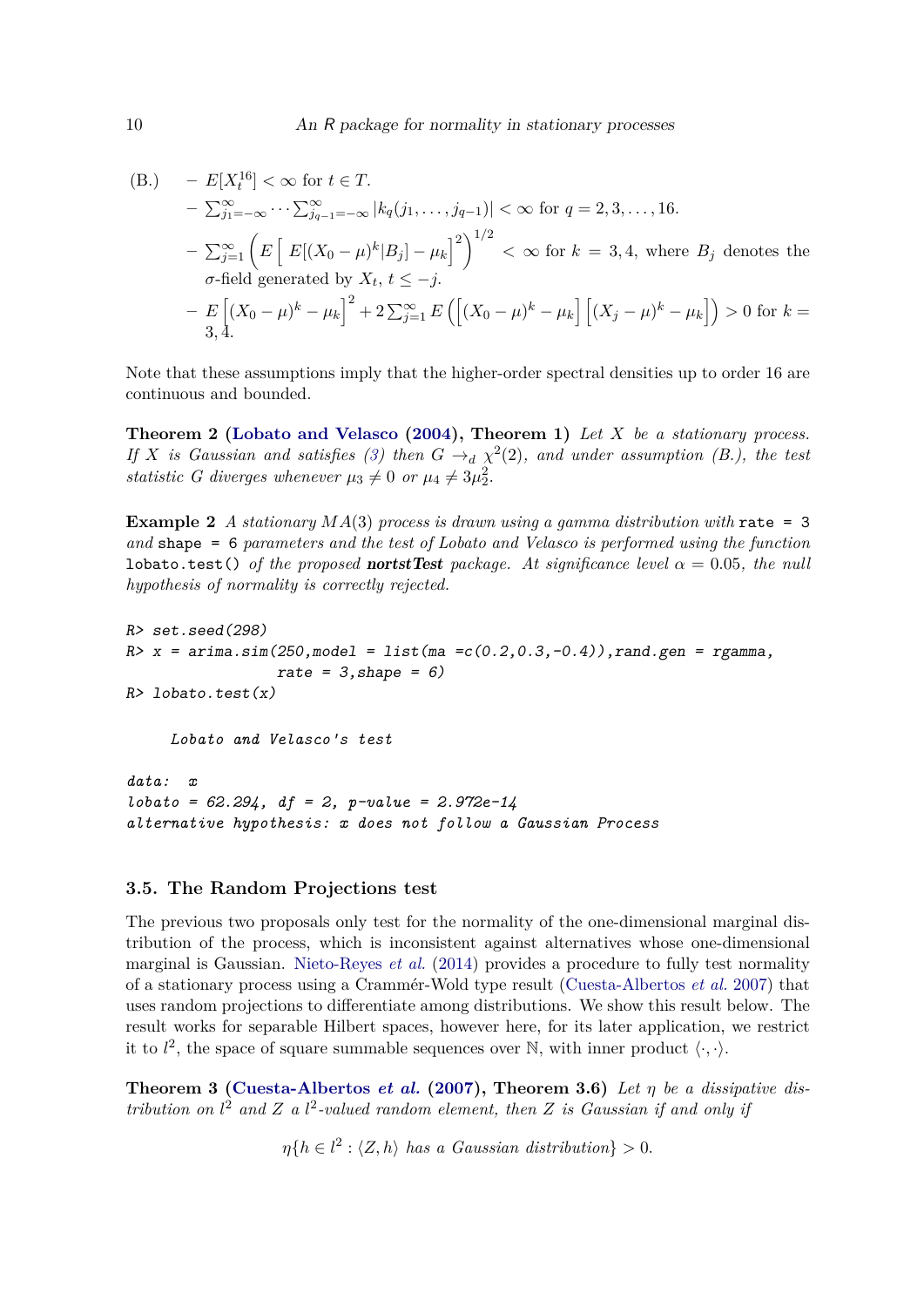A dissipative distribution [\(Nieto-Reyes](#page-21-1) *et al.* [2014,](#page-21-1) Definition 2.1) is a generalization of the concept of absolutely continuous distribution to the infinite dimensional space. To construct a dissipative distribution in  $l^2$ , it is made use of the Dirichlet process [\(Gelman, Carlin, Stern,](#page-20-13) [Dunson, Vehtari, and Rubin](#page-20-13) [2013\)](#page-20-13). In practice, the  $h \in l^2$  is drawn with a stick-breaking process that makes use of beta distributions.

Let  $X = \{X_t\}_{t\in\mathbb{Z}}$  be a stationary process. As X is normally distributed if the process  $X^{(t)} := \{X_k\}_{k \leq t}$  is Gaussian for each  $t \in \mathbb{Z}$ , using the result above, [Nieto-Reyes](#page-21-1) *et al.* [\(2014\)](#page-21-1) provides a procedure for testing that *X* is a Gaussian process by testing whether the process  $Y^h = \{Y_t^h\}_{t \in \mathbb{Z}}$  is Gaussian.

<span id="page-10-1"></span>
$$
Y_t^h := \sum_{i=0}^{\infty} h_i X_{t-i} = \langle X^{(t)}, h \rangle,
$$
\n(4)

where  $\langle X^{(t)}, h \rangle$  is a real random variable for each  $t \in \mathbb{Z}$  and  $h \in l^2$ . Thus,  $Y^h$  is a stationary process constructed by the projection of  $X^{(t)}$  on the space generated by *h*. Therefore, *X* is a Gaussian process if and only if the marginal distribution of *Y h* is normally distributed. Additionally, the hypothesis of the tests *Lobato and Velasco* or *Epps*, such as [\(2\)](#page-6-2), [\(3\)](#page-8-1), (*A*) and  $(B)$ , imposed on *X* are inherited by  $Y^h$ . Then, those tests can be applied to evaluate the normality of the marginal distribution of  $Y^h$ . Further conditions such as, a discussion on the specific beta parameters used to construct the distribution from which to draw *h*, select a proper amount of combinations to establish the number of projections required to improve the method performance, have to be considered. All of these details are discussed in [Nieto-Reyes](#page-21-1) *[et al.](#page-21-1)* [\(2014\)](#page-21-1).

Next, we summarize the test of random projections in practice:

- 1. Select *k*, the number of independent projections to be used (*by default k = 64*).
- 2. Half of the random elements in which to project are drawn from a dissipative distribution that makes use of a particular beta distribution  $(\beta(2, 7)$  *by default*). Then the test of *Lobato and Velasco* is applied to the odd number of projected processes, and the *Epps* test to the even.
- 3. The other half are drawn analogously but using another beta distribution (*β*(100*,* 1) *by default*). Then again the test of *Lobato and Velasco* is applied to the odd number of projected process, and the *Epps test* to the even.
- 4. The obtained *k p*-values are combined using the false discover rate [\(Benjamini and](#page-19-6) [Yekutieli](#page-19-6) [2001\)](#page-19-6).

The rp.test() function implements the above procedure. The user might provide optional parameters such as the number of projections k, the parameters of the first beta distribution pars1 and those of the second pars2. In the next example, the rp.test is applied to a stationary GARCH(1,1) process drawn using normal random variables.

**Example 3** *A stationary* GARCH(1,1) *process*<sup>[4](#page-10-0)</sup> *is drawn using standard normal distribution and the parameters*  $\alpha_0 = 0$ ,  $\alpha_1 = 0.2$  *and*  $\beta_1 = 0.3$ *.* 

<span id="page-10-0"></span><sup>&</sup>lt;sup>4</sup>A GARCH(1,1) process is stationary if the parameters  $\alpha_1$  and  $\beta_1$  satisfy the inequality  $\alpha_1 + \beta_1 < 1$  [\(Bollerslev](#page-19-1) [1986\)](#page-19-1).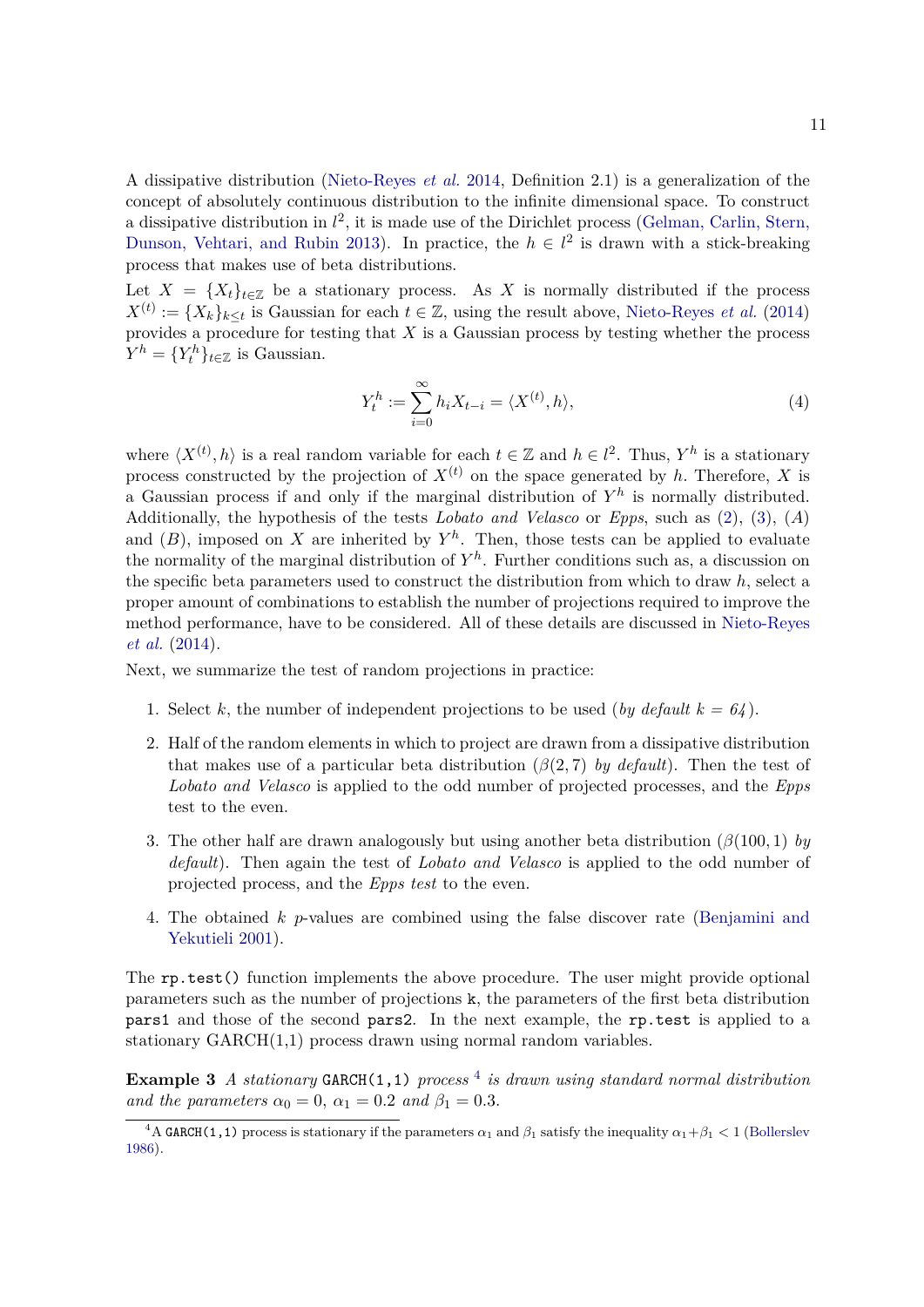```
R > set. seed(3466)R> spec = garchSpec(model = list(alpha = 0.2, beta = 0.3))
R > x = ts( garchSim(spec, n = 300))
R>rp.test(x,k=250)k random projections test
data: x
k = 250, lobato = 1.1885, epps = 3.1659, p-value = 0.8276
alternative hypothesis: x does not follow a Gaussian Process
```
*The random projections test is applied to the simulated data with* k = 250 *as the number of projections (as recommended by the authors). At significance level*  $\alpha = 0.05$ , *there is no evidence to reject null hypothesis of normality.*

The random.projection() function upgrades the lobato.test() and epps.test() functions for fully testing normality. This function generates the projected process  $Y^h$  as in [\(4\)](#page-10-1), the shape1 and shape2 function's arguments are the parameters of a beta distribution used to generate the stick-breaking process *h*. And then, the lobato.test() or epps.test() functions can be applied to the resulting  $Y^h$  process for fully testing.

**Example 4** *We use the AR(2) process simulated in Example [1,](#page-7-0) to fully check of normality using the* epps.test() *and* random.projection() *functions, where* shape1 = 100 *and* shape2 = 1 *are the arguments for generating the new projected process*  $Y^h$ . At significance *level*  $\alpha = 0.05$ *, the null hypothesis of normality is again correctly rejected.* 

```
R> set.seed(298)
R> x = \text{arima.sim}(250, \text{model} = 1 \text{ist}(\text{ar} = c(0.5, 0.2)), rand.gen = rbeta,
                   shape1 = 9, shape2 = 1)
R y = random.projection(x, shape1 = 100, shape2 = 1, seed = 298)
R> epps.test(y)
      Epps test
data: x
epps = 11.645, df = 2, p-value = 0.002961
alternative hypothesis: x does not follow a Gaussian Process
```
## <span id="page-11-0"></span>**3.6. The Psaradakis and Vavra's test**

[Psaradakis and VÃąvra](#page-22-0) [\(2017\)](#page-22-0) proposed a distance test for normality of the one-dimensional marginal distribution of a stationary process. The test is based on the [Anderson and Darling](#page-19-0) [\(1952\)](#page-19-0) test statistic and makes use of an auto-regressive sieve bootstrap approximation to the null distribution of the sample test statistic. Although the test is said to be applicable to a wider class of non-stationary processes, by transforming them into stationary by means of a fractional difference operator, no theoretic result was apparently provided to sustain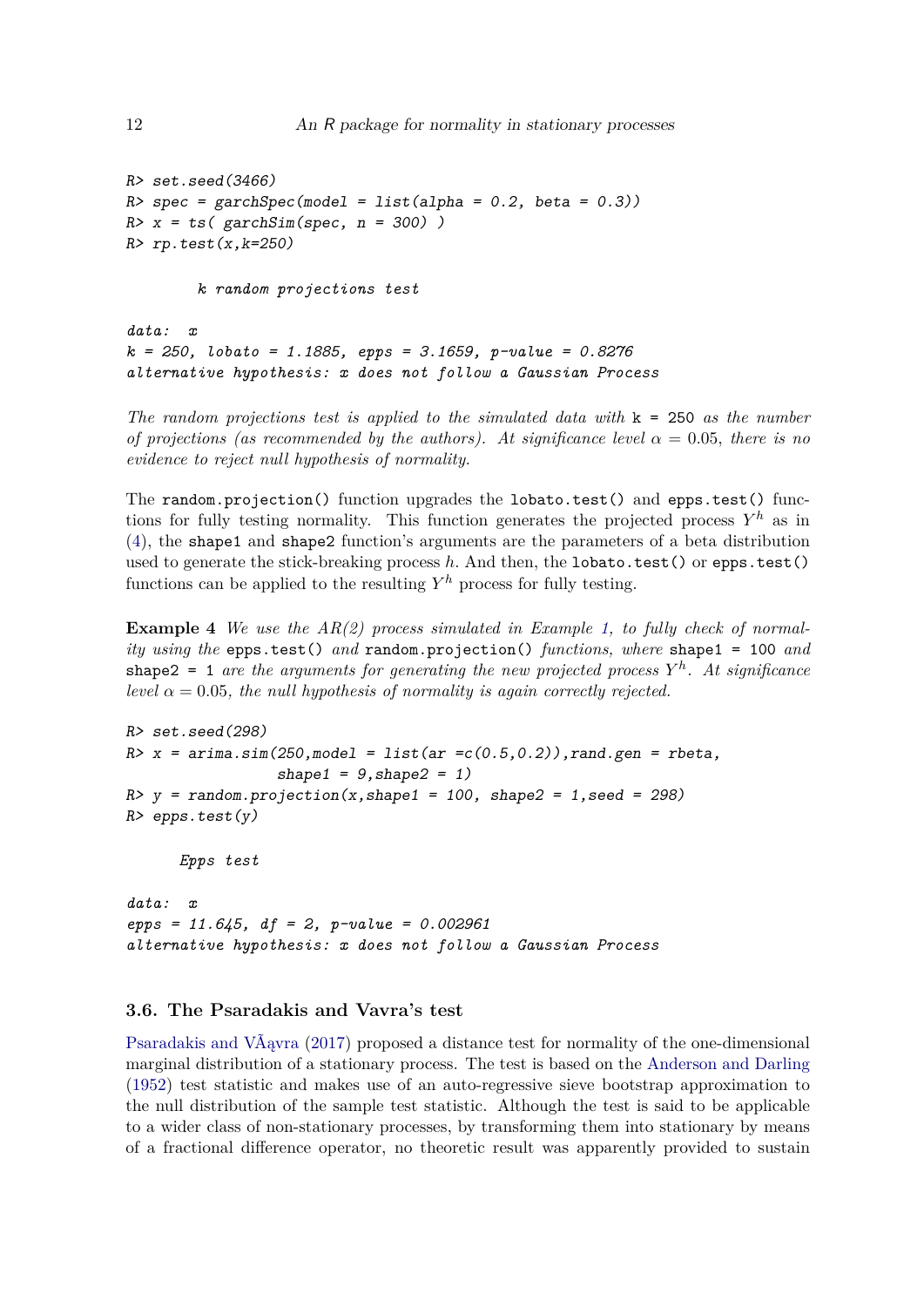this transformation. Therefore, here we restrict the presentation and implementation of the procedure to stationary processes.

Let *X* be a stationary process satisfying

<span id="page-12-0"></span>
$$
X_t = \sum_{i=0}^{\infty} \theta_i \epsilon_{t-i} + \mu_0, \ t \in \mathbb{Z}, \tag{5}
$$

where  $\mu_0 \in \mathbb{R}$ ,  $\{\theta_i\}_{i=0}^{\infty} \in l^2$  with  $\theta_0 = 1$  and  $\{\epsilon_t\}_{i=0}^{\infty}$  a collection of mean zero i.i.d random variables. The null hypothesis is that the one-dimensional marginal distribution of *X* is normally distributed,

$$
H_0: F(\mu_0 + \sqrt{\gamma(0)}x) - F_N(x) = 0
$$
, for all  $x \in \mathbb{R}$ ,

where F is the cumulative distribution function of  $X_0$ , and  $F_N$  denotes the standard normal cumulative distribution function. Note that if  $\epsilon_0$  is normally distributed, then the null hypothesis is satisfied. Conversely, if the null hypothesis is satisfied, then  $\epsilon_0$  is normally distributed and consequently *X*0.

The considered test for  $H_0$  is based on the Anderson-Darling distance statistic

$$
A_d = \int_{-\infty}^{\infty} \frac{[F_n(\hat{\mu} + \sqrt{\hat{\gamma}(0)}x) - F_N(x)]^2}{F_N(x)[1 - F_N(x)]} dF_N(x), \tag{6}
$$

where  $F_n(\cdot)$  is the empirical distribution function associated to F based on a simple random sample of size *n.* [Psaradakis and VÃąvra](#page-22-0) [\(2017\)](#page-22-0) propose an auto-regressive sieve bootstrap procedure to approximate the sampling properties of *A<sup>d</sup>* arguing that making use of classical asymptotic inference for  $A_d$  is problematic and involved. This scheme is motivated by the fact that under some assumptions for *X*, including  $(5)$ ,  $\epsilon_t$  admits the representation,

<span id="page-12-1"></span>
$$
\epsilon_t = \sum_{i=1}^{\infty} \phi_i (X_{t-i} - \mu_0), \ t \in \mathbb{Z}, \tag{7}
$$

for certain type of  $\{\phi_i\}_{i=1}^{\infty} \in l^2$ . The main idea behind this approach is to generate a bootstrap sample  $\epsilon_t^*$  to approximate  $\epsilon_t$  with a finite-order auto-regressive model. This is because the distribution of the processes  $\epsilon_t$  and  $\epsilon_t^*$  coincide asymptotically if the order of the auto-regressive approximation grows simultaneously with *n* at an appropriate rate [\(BÃijhlmann](#page-19-7) [1997\)](#page-19-7). The procedure makes use of the  $\epsilon_t^{*'}$  to obtain the  $X_t^{*'}$  through the bootstrap analog of [\(7\)](#page-12-1). Then, a bootstrap sample of the  $A_d$  statistic,  $A_d^*$ , is generated making use of the bootstrap analog of [\(5\)](#page-12-0).

This test is implemented in the vavra.test() function. 1,000 sieve-bootstrap replications are used by default. The presented values are Monte-Carlo estimates of the *A<sup>d</sup>* statistic and p.value.

**Example 5** *A stationary ARMA(1,1) process is simulated using a standard normal distribution, and the implementation of the test of Psaradakis and Vávra is performed. At significance level*  $\alpha = 0.05$ *, there is no evidence to reject the null hypothesis of normality.* 

```
R> set.seed(298)
R > x = \arima.sim(250, model = list(ar = 0.2, ma = 0.34))R> vavra.test(x)
```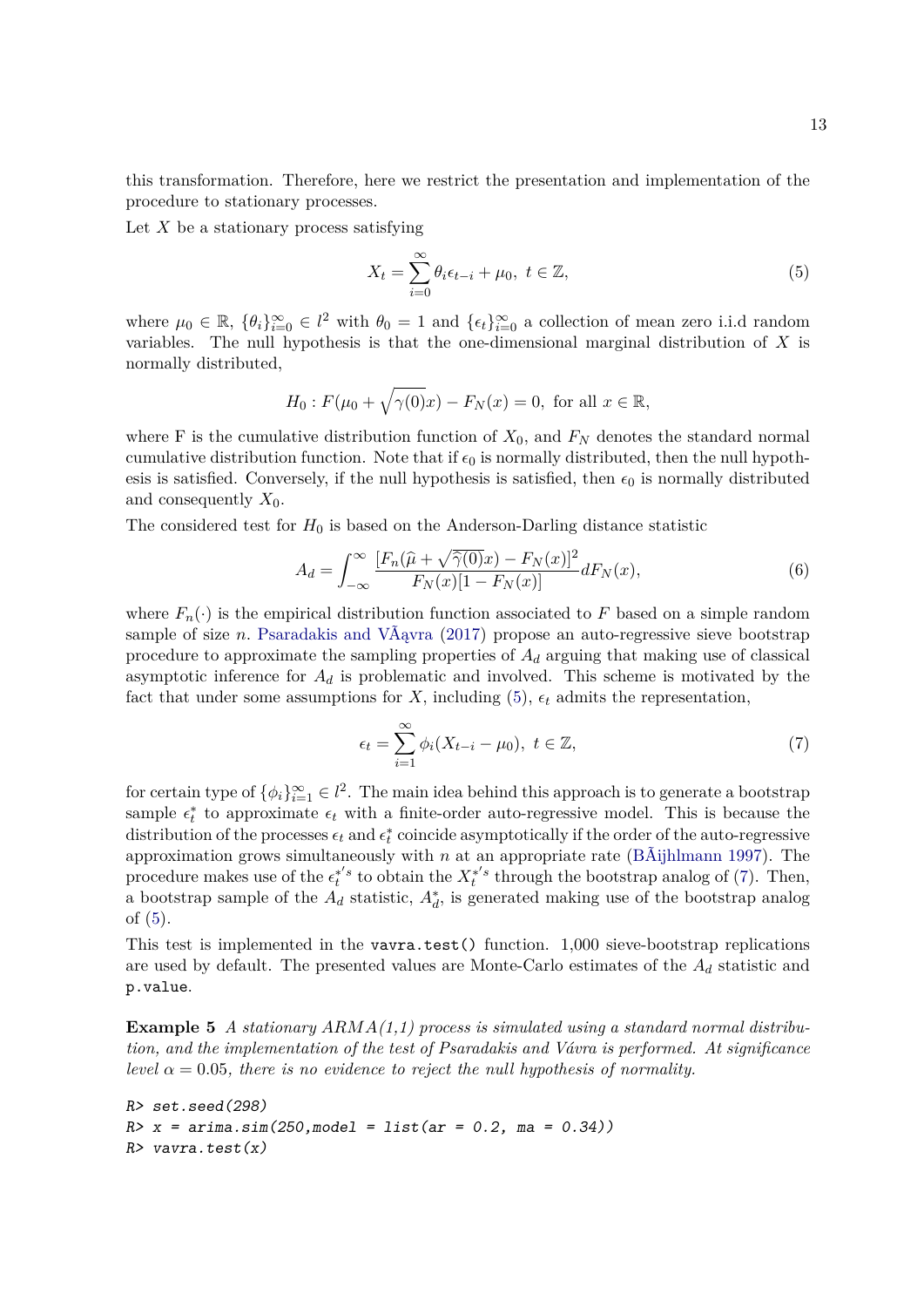```
Psaradakis-Vavra test
```

```
data: x
bootstrap A = 1.5798, p-value = 0.796
alternative hypothesis: x does not follow a Gaussian Process
```
## **4. Simulations and data analysis**

#### <span id="page-13-1"></span><span id="page-13-0"></span>**4.1. Numerical experiments**

<span id="page-13-3"></span>Inspired in [Psaradakis and VÃąvra](#page-22-0) [\(2017\)](#page-22-0) and [Nieto-Reyes](#page-21-1) *et al.* [\(2014\)](#page-21-1) simulation studies, this work proposes a similar procedure. This study involves drawing data from the *AR*(1) process

$$
X_t = \phi X_{t-1} + \epsilon_t, \ t \in \mathbb{Z}, \text{ for } \phi \in \{0, \pm 0.25, \pm 0.4\}
$$
 (8)

where the  $\{\epsilon_t\}_{t\in\mathbb{Z}}$  are i.i.d random variables. For the distribution of the  $\epsilon_t$  we consider different scenarios: standard normal (*N*), standard log-normal (*logN*), Student t with 3 degrees of freedom  $(t_3)$ , chi-squared with 10 degrees of freedom  $(\chi^2(10))$  and beta with parameters  $(7, 1)$ *.* As in Psaradakis and V $\tilde{A}$ <sub>a</sub>vra [\(2017\)](#page-22-0),  $m = 1,000$  independent draws of the above process are generated for each pair of parameter  $\phi$  and distribution. Each is taken of length  $past+n$ , with  $past = 500$  and  $n \in \{100, 250, 500, 1000\}$ . The first 500 data points of each realization are then discarded in order to eliminate start-up effects. The *n* remaining data points are used to compute the value of the test statistic of interest. In each particular scenario, the rejection rate is obtained by computing the proportion of times that the test is rejected among the *m* trials.

*Tables* [1](#page-14-0) and [2](#page-15-0) present the rejection rate estimates. For every process of length *n,* the columns represent the used  $AR(1)$  parameter, and the rows the distribution use to draw the process. The obtained results are consistent with those obtained in the publications where the different tests were proposed. As expected, rejection rates are around 0.05 when the data is drawn making use of the standard normal distribution, as in this case the data is drawn from a Gaussian process. Conversely, high rejection rates are registered for the other distributions. Although low rejection rates are observed for instance for the  $\chi^2(10)$  distribution in the cases of the *Epps* and *random projection* test, they consistently tend to 1 when the length of the process, *n,* increases. Furthermore, for the random projections test, the number of projections used in this study is  $k = 10$ , which is by far a lower number than the recommended by [Nieto-](#page-21-1)[Reyes](#page-21-1) *et al.* [\(2014\)](#page-21-1). However, even in these conditions, the obtained results are satisfactory, having even better performance than the tests of [Epps](#page-20-1) [\(1987\)](#page-20-1), or [Psaradakis and VÃąvra](#page-22-0) [\(2017\)](#page-22-0).

### <span id="page-13-2"></span>**4.2. Real data application**

As an illustrative example, we analyze the monthly mean carbon dioxide, in parts per million (*ppm*), measured at the Mauna Loa Observatory, in Hawaii, from March 1958 to November 2018. The carbon dioxide data measured as the mole fraction in dry air on Mauna Loa constitute the longest record of direct measurements of *CO*2 in the atmosphere. This dataset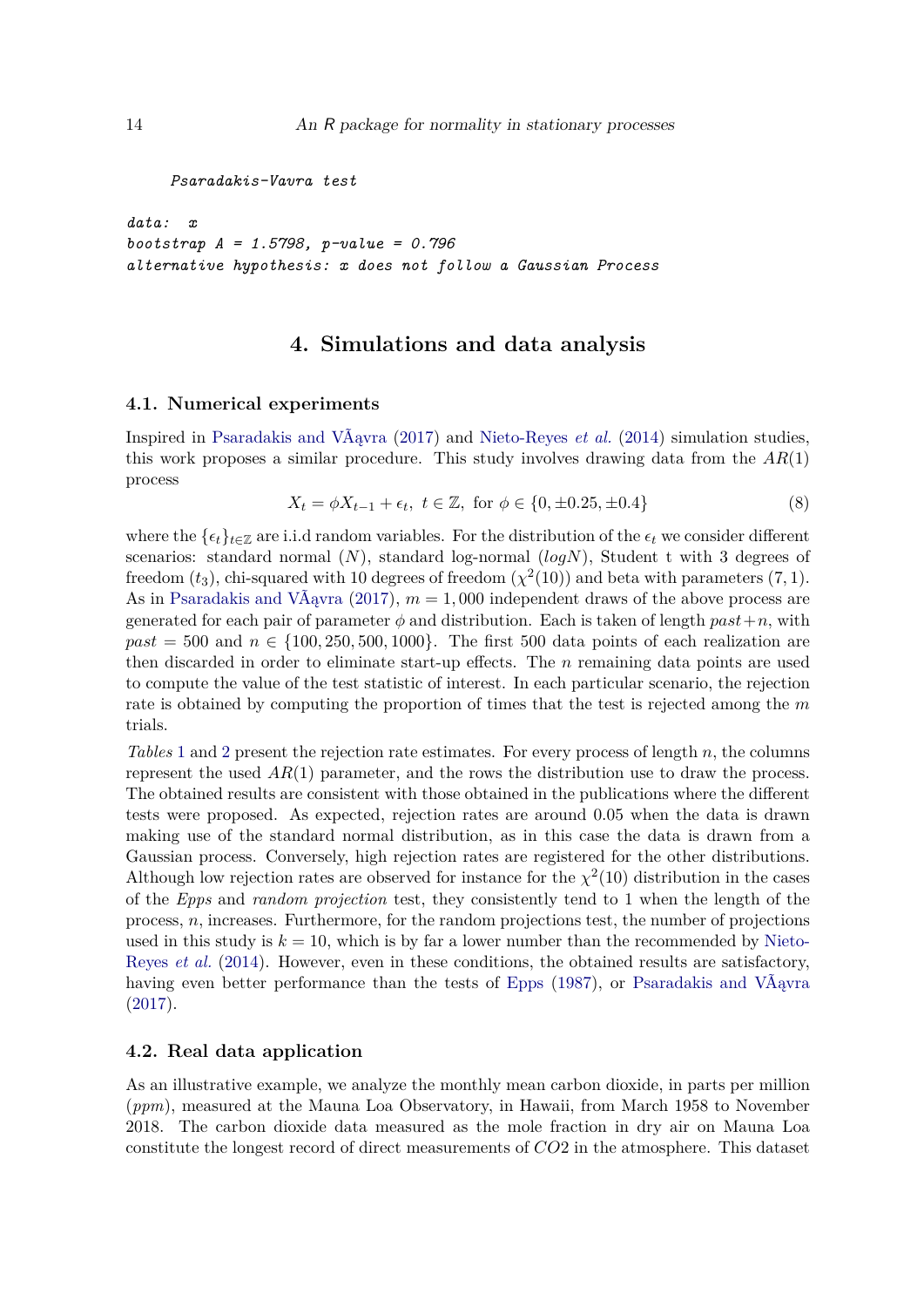<span id="page-14-0"></span>

|                              | $n = 100$   |         |       |             |       | $n = 250$ |         |       |       |           |  |
|------------------------------|-------------|---------|-------|-------------|-------|-----------|---------|-------|-------|-----------|--|
| distribution                 | $\phi$ -0.4 | $-0.25$ | 0.0   | 0.25        | 0.4   | $-0.4$    | $-0.25$ | 0.0   | 0.25  | 0.4       |  |
| Lobato and Velasco           |             |         |       |             |       |           |         |       |       |           |  |
| $\cal N$                     | 0.045       | 0.042   | 0.039 | 0.052       | 0.037 | 0.044     | 0.054   | 0.056 | 0.050 | 0.048     |  |
| logN                         | 1.000       | 1.000   | 1.000 | 1.000       | 1.000 | 1.000     | 1.000   | 1.000 | 1.000 | 1.000     |  |
| $t_3$                        | 0.806       | 0.872   | 0.873 | 0.882       | 0.796 | 0.980     | 0.992   | 0.999 | 0.993 | 0.983     |  |
| $\chi^2(10)$                 | 0.553       | 0.685   | 0.776 | 0.667       | 0.559 | 0.968     | 0.995   | 0.997 | 0.996 | 0.964     |  |
| beta(7,1)                    | 0.962       | 0.995   | 0.999 | 0.996       | 0.958 | 1.000     | 1.000   | 1.000 | 1.000 | $1.000\,$ |  |
| <b>Epps</b>                  |             |         |       |             |       |           |         |       |       |           |  |
| N                            | 0.066       | 0.077   | 0.084 | 0.075       | 0.070 | 0.058     | 0.059   | 0.065 | 0.073 | 0.068     |  |
| logN                         | 0.825       | 0.884   | 0.969 | $\,0.958\,$ | 0.948 | 0.998     | 0.999   | 1.000 | 1.000 | $1.000\,$ |  |
| $t_3$                        | 0.202       | 0.294   | 0.363 | 0.288       | 0.207 | 0.716     | 0.838   | 0.909 | 0.855 | 0.752     |  |
| $\chi^2(10)$                 | 0.319       | 0.465   | 0.548 | 0.461       | 0.361 | 0.631     | 0.836   | 0.917 | 0.841 | 0.729     |  |
| beta(7,1)                    | 0.781       | 0.953   | 0.991 | 0.960       | 0.887 | 0.996     | 1.000   | 1.000 | 1.000 | 0.999     |  |
| Random Projections, $k = 10$ |             |         |       |             |       |           |         |       |       |           |  |
| $\cal N$                     | 0.007       | 0.009   | 0.007 | 0.006       | 0.006 | 0.021     | 0.027   | 0.025 | 0.021 | 0.018     |  |
| logN                         | 0.891       | 0.865   | 0.772 | 0.625       | 0.515 | 1.000     | 1.000   | 1.000 | 1.000 | 1.000     |  |
| $t_3$                        | 0.293       | 0.267   | 0.204 | 0.122       | 0.098 | 0.989     | 0.993   | 0.995 | 0.983 | 0.961     |  |
| $\chi^2(10)$                 | 0.223       | 0.231   | 0.201 | 0.131       | 0.086 | 0.954     | 0.993   | 0.992 | 0.949 | 0.840     |  |
| beta(7,1)                    | 0.605       | 0.533   | 0.363 | 0.184       | 0.108 | 1.000     | 1.000   | 1.000 | 1.000 | 1.000     |  |
| Psaradakis and Vavra         |             |         |       |             |       |           |         |       |       |           |  |
| N                            | 0.056       | 0.046   | 0.038 | 0.052       | 0.046 | 0.050     | 0.061   | 0.044 | 0.055 | 0.047     |  |
| logN                         | $1.000\,$   | 1.000   | 1.000 | 1.000       | 1.000 | 1.000     | 1.000   | 1.000 | 1.000 | 1.000     |  |
| $t_3$                        | 0.714       | 0.802   | 0.850 | 0.768       | 0.644 | 0.959     | 0.987   | 0.997 | 0.990 | 0.960     |  |
| $\chi^2(10)$                 | 0.500       | 0.692   | 0.800 | 0.660       | 0.542 | 0.911     | 0.985   | 0.995 | 0.985 | 0.922     |  |
| beta(7,1)                    | 0.956       | 1.000   | 1.000 | 0.998       | 0.972 | 1.000     | 1.000   | 1.000 | 1.000 | 0.999     |  |

Table 1: Rejection rate estimates over  $m = 1,000$  trials of the four studied goodness of fit test for the null hypothesis of normality. The data is drawn using the process defined in [\(8\)](#page-13-3) for different values of  $\phi$  and *n* displayed in the columns and different distributions for  $\epsilon_t$  in the rows.  $\phi \in \{0, \pm 0.25, \pm 0.4\}, n \in \{100, 250\}.$ 

is available in the astsa package [\(Stoffer](#page-22-2) [2020\)](#page-22-2) under the name *cardox* data and it is displayed in the left panel of Figure [1.](#page-16-0)

The objective of this subsection is to propose a model to analyze this time series and check the assumptions on the residuals of the model using our implemented check\_residuals() function. The time series clearly has trend and seasonal components (see left panel of Figure [1\)](#page-16-0), therefore, an adequate model that filters both components has to be selected. We propose an ETS model. For its implementation, we make use the ets() function from the forecast package [\(Hyndman and Khandakar](#page-20-2) [2008\)](#page-20-2). This function fits 32 different ETS models and selects the best model according to information criterias such as *Akaike's information criteria* (AIC) or *Bayesian Information criteria* (BIC) [\(Chen and Chen](#page-20-14) [2008\)](#page-20-14). The results provided by the ets() function are:

R> library(forecast) R> library(astsa)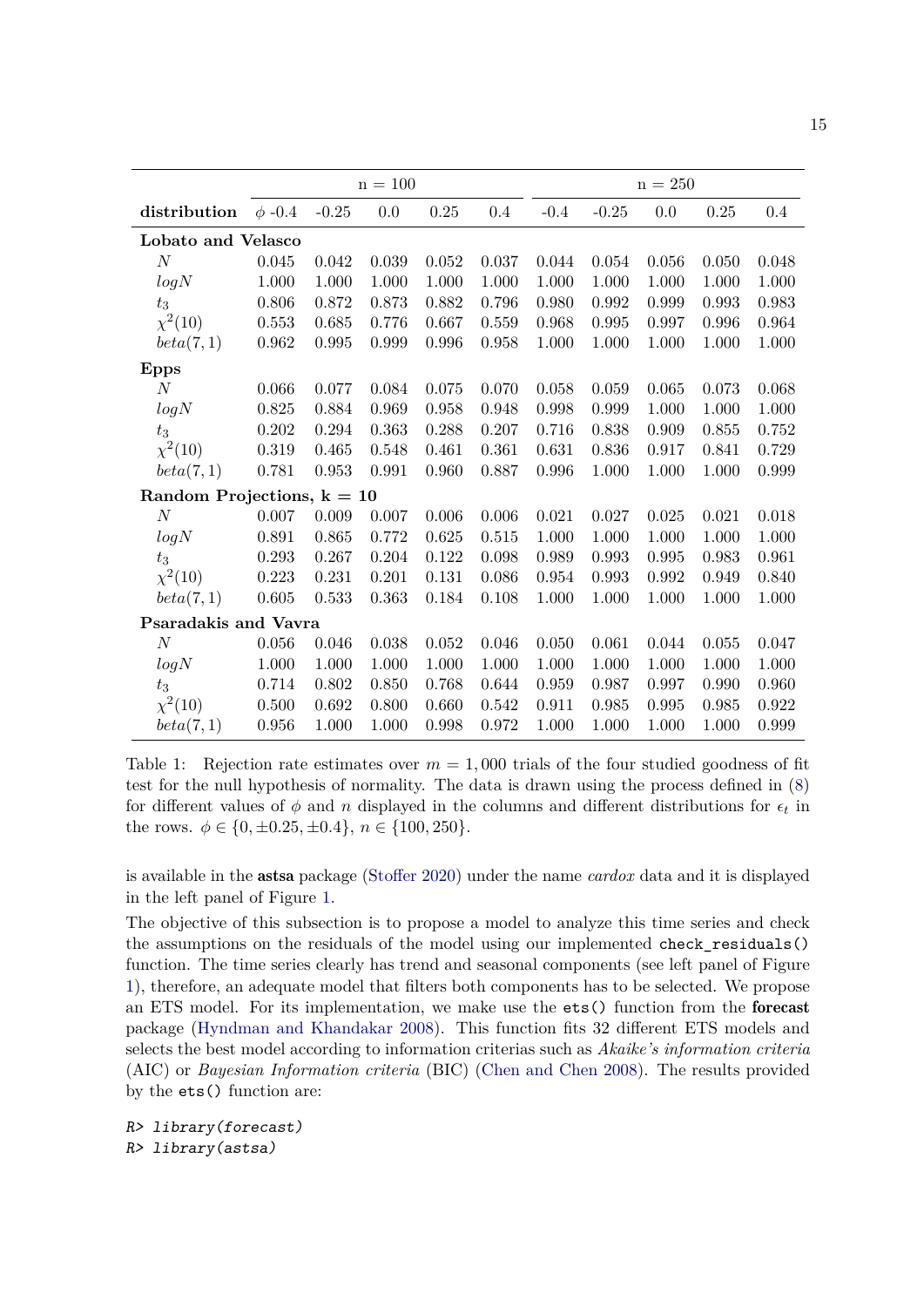<span id="page-15-0"></span>

|                             | $n = 500$   |         |       |          |       | $n = 1,000$ |         |       |       |       |  |
|-----------------------------|-------------|---------|-------|----------|-------|-------------|---------|-------|-------|-------|--|
| distribution                | $\phi$ -0.4 | $-0.25$ | 0.0   | $0.25\,$ | 0.4   | $-0.4$      | $-0.25$ | 0.0   | 0.25  | 0.4   |  |
| Lobato and Velasco          |             |         |       |          |       |             |         |       |       |       |  |
| $\cal N$                    | 0.042       | 0.053   | 0.037 | 0.041    | 0.043 | 0.049       | 0.051   | 0.046 | 0.043 | 0.047 |  |
| logN                        | 1.000       | 1.000   | 1.000 | 1.000    | 1.000 | 1.000       | 1.000   | 1.000 | 1.000 | 1.000 |  |
| $t_3$                       | 0.968       | 0.987   | 0.989 | 0.983    | 0.962 | 1.000       | 1.000   | 1.000 | 1.000 | 1.000 |  |
| $\chi^2(10)$                | 0.902       | 0.965   | 0.996 | 0.976    | 0.880 | 1.000       | 1.000   | 1.000 | 1.000 | 1.000 |  |
| beta(7,1)                   | 1.000       | 1.000   | 1.000 | 1.000    | 1.000 | 1.000       | 1.000   | 1.000 | 1.000 | 1.000 |  |
| <b>Epps</b>                 |             |         |       |          |       |             |         |       |       |       |  |
| N                           | 0.063       | 0.077   | 0.078 | 0.072    | 0.073 | 0.051       | 0.048   | 0.052 | 0.056 | 0.062 |  |
| logN                        | 0.989       | 1.000   | 1.000 | 1.000    | 0.999 | 1.000       | 1.000   | 1.000 | 1.000 | 1.000 |  |
| t3                          | 0.569       | 0.705   | 0.781 | 0.694    | 0.587 | 0.999       | 1.000   | 1.000 | 1.000 | 0.999 |  |
| chisq10                     | 0.534       | 0.745   | 0.859 | 0.740    | 0.611 | 0.999       | 1.000   | 1.000 | 1.000 | 1.000 |  |
| beta(7,1)                   | 0.983       | 0.998   | 1.000 | 1.000    | 0.989 | 1.000       | 1.000   | 1.000 | 1.000 | 1.000 |  |
| Random Projections $k = 10$ |             |         |       |          |       |             |         |       |       |       |  |
| $\mathbf N$                 | 0.016       | 0.015   | 0.012 | 0.019    | 0.017 | 0.015       | 0.016   | 0.019 | 0.018 | 0.018 |  |
| logN                        | 1.000       | 1.000   | 1.000 | 1.000    | 1.000 | 1.000       | 1.000   | 1.000 | 1.000 | 1.000 |  |
| t3                          | 1.000       | 1.000   | 1.000 | 1.000    | 0.999 | 1.000       | 1.000   | 1.000 | 1.000 | 1.000 |  |
| chisq10                     | 1.000       | 1.000   | 1.000 | 1.000    | 0.993 | 1.000       | 1.000   | 1.000 | 1.000 | 1.000 |  |
| beta(7,1)                   | 1.000       | 1.000   | 1.000 | 1.000    | 1.000 | 1.000       | 1.000   | 1.000 | 1.000 | 1.000 |  |
| Psaradakis and Vavra        |             |         |       |          |       |             |         |       |       |       |  |
| N                           | 0.064       | 0.046   | 0.048 | 0.038    | 0.050 | 0.055       | 0.049   | 0.045 | 0.057 | 0.042 |  |
| logN                        | 1.000       | 1.000   | 1.000 | 1.000    | 0.998 | 1.000       | 1.000   | 1.000 | 1.000 | 1.000 |  |
| t3                          | 0.908       | 0.972   | 0.982 | 0.958    | 0.896 | 1.000       | 1.000   | 1.000 | 1.000 | 1.000 |  |
| chisq10                     | 0.824       | 0.954   | 0.988 | 0.958    | 0.856 | 1.000       | 1.000   | 1.000 | 1.000 | 1.000 |  |
| beta(7,1)                   | 1.000       | 1.000   | 1.000 | 0.998    | 1.000 | 1.000       | 1.000   | 1.000 | 1.000 | 1.000 |  |

Table 2: Rejection rate estimates over  $m = 1,000$  trials of the four studied goodness of fit test for the null hypothesis of normality. The data is drawn using the process defined in [\(8\)](#page-13-3) for different values of  $\phi$  and *n* displayed in the columns and different distributions for  $\epsilon_t$  in the rows.  $\phi \in \{0, \pm 0.25, \pm 0.4\}, n \in \{500, 1000\}.$ 

```
R model = ets (cardox)
R> summary(model)
ETS(M,A,A)
Call:
 ets(y = cards)Smoothing parameters:
    alpha = 0.5591beta = 0.0072gamma = 0.1061
  Initial states:
```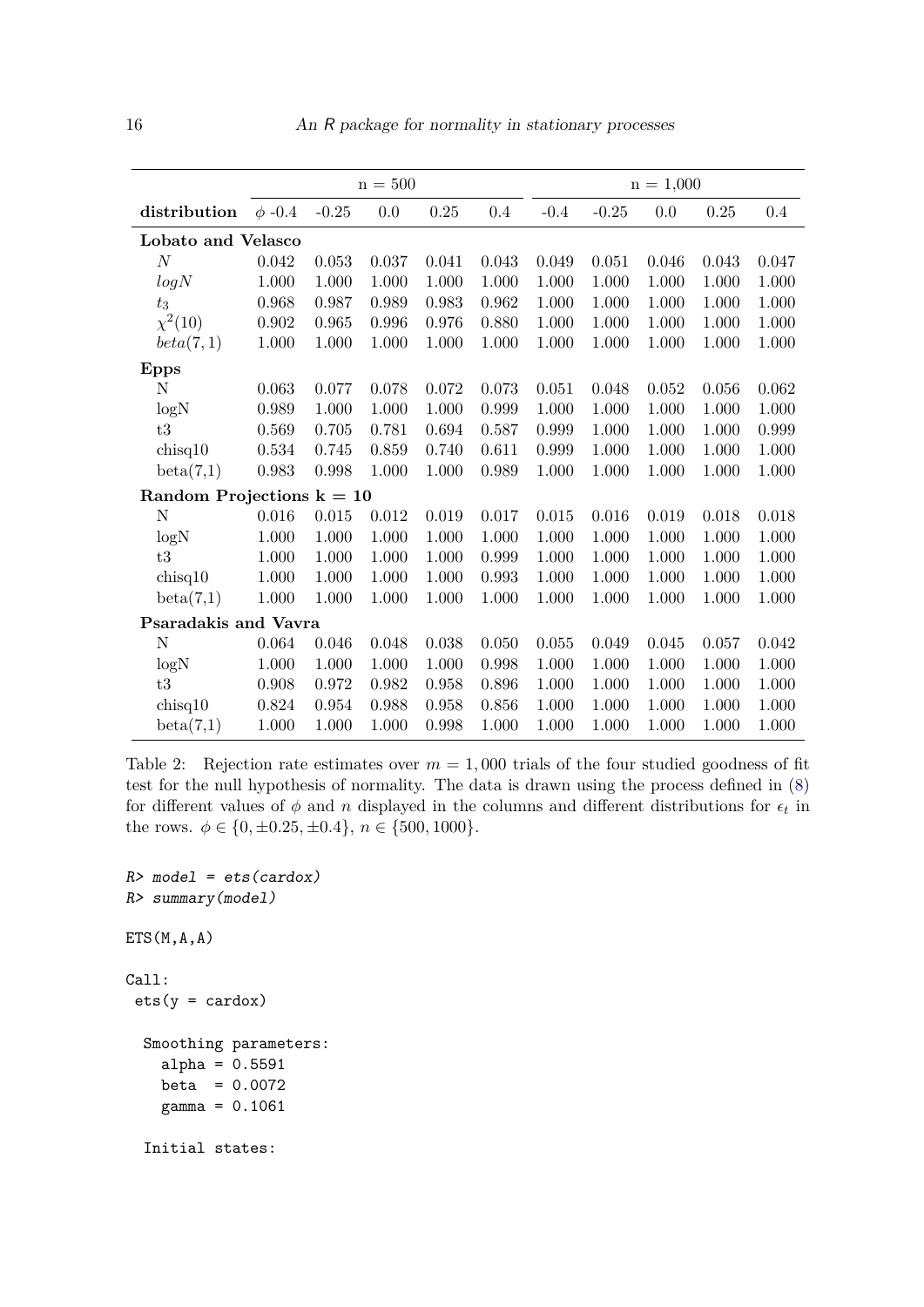

<span id="page-16-0"></span>Figure 1: Left panel: CO2 Levels at Mauna Loa, time-series plot. The cardox data show a positive tendency and strong seasonality. Right panel: forecast of the next 12 months for the CO2 levels at Mauna Loa, the model's predictions capture the time-series behaviour.

 $1 = 314.6899$  $b = 0.0696$  $s = 0.6611 0.0168 -0.8536 -1.9095 -3.0088 -2.7503$ -1.2155 0.6944 2.1365 2.7225 2.3051 1.2012 sigma: 9e-04 AIC AICc BIC 3136.280 3137.140 3214.338 Training set error measures: ME RMSE MAE MPE MAPE MASE ACF1 Training set 0.02324 0.3120 0.24308 0.0063088 0.068840 0.1559102 0.07275949

The resulting model proposed for analyzing the *carbon dioxide* data in *Mauna Loa* is an *ETS*[*M, A, A*] model. The parameters  $\alpha$ ,  $\beta$  and  $\gamma$  (see Definition [7\)](#page-3-0) have being estimated using the least squares method. If the assumptions on the model are satisfied, then the errors of the model behave like a Gaussian stationary process. To check it, we make use of the function check\_residuals(). For more details on the compatibility of this function with the models obtained by other packages see the **nortsTest** repository. In the following, we display the results of using the *Augmented Dickey-Fuller* test (*Subsection* [3.2\)](#page-5-0) to check the stationary assumption and the *random projection* test with k = 64 projections to check the normality assumption. For the other test options see the function's documentation.

```
R> check_residuals(model,unit_root = "adf",normality = "rp",plot = TRUE)
```
\*\*\*\*\*\*\*\*\*\*\*\*\*\*\*\*\*\*\*\*\*\*\*\*\*\*\*\*\*\*\*\*\*\*\*\*\*\*\*\*\*\*\*\*\*\*\*\*\*\*\*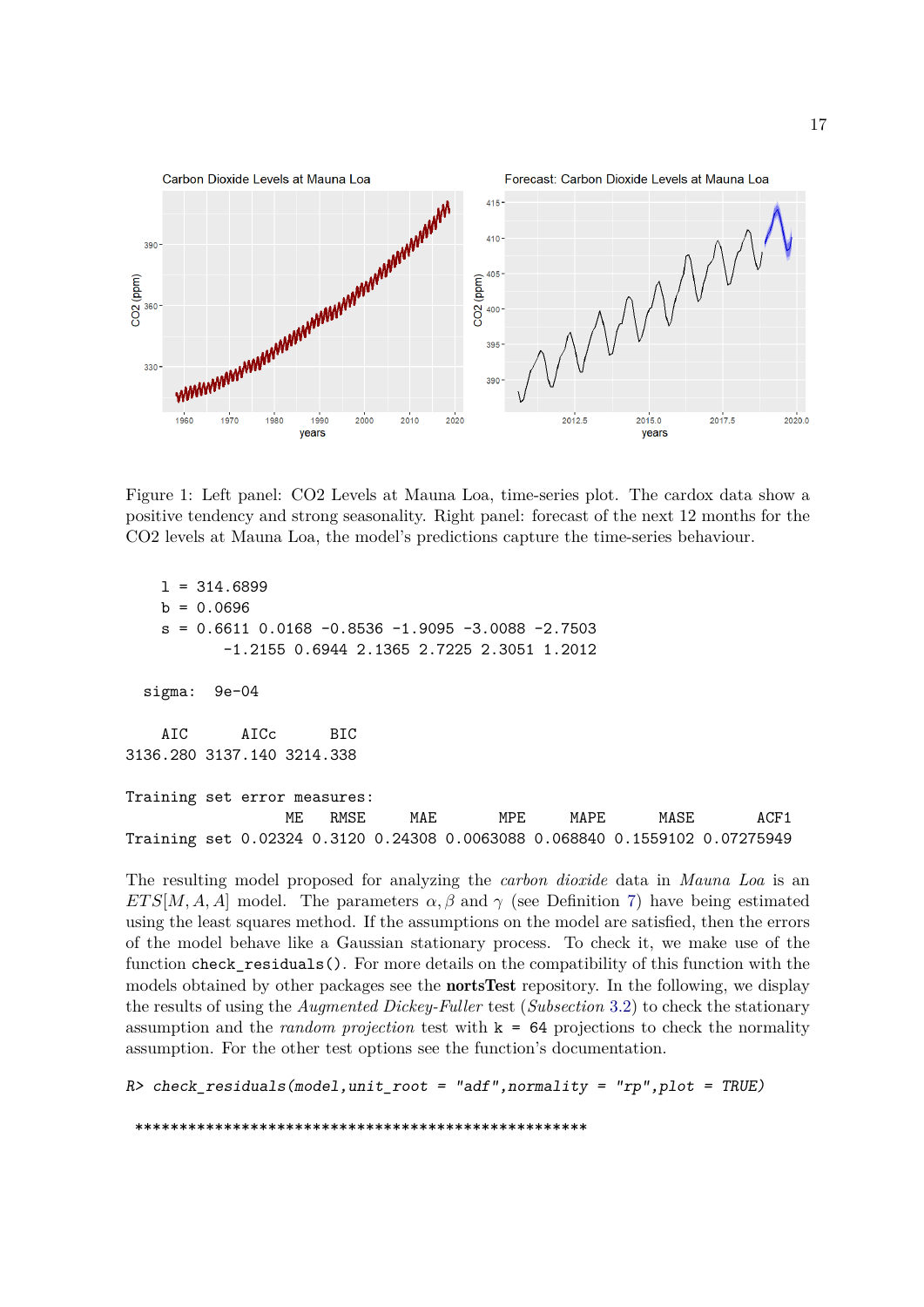```
Unit root test for stationarity:
    Augmented Dickey-Fuller Test
data: y
Dickey-Fuller = -9.7249, Lag order = 8, p-value = 0.01alternative hypothesis: stationary
 Conclusion: y is stationary
 ***************************************************
 Goodness of fit test for Gaussian Distribution:
    k random projections test
data: y
k = 64, lobato = 3.679, epps = 1.3818, p-value = 0.5916
alternative hypothesis: y does not follow a Gaussian Process
 Conclusion: y follows a Gaussian Process
```

```
***************************************************
```
The obtained results indicate that the null hypothesis of non-stationarity is rejected at significance level  $\alpha = 0.01$ . Additionally, there is no evidence to reject the null hypothesis of normality at significance level  $\alpha = 0.05$ . Consequently, we conclude that the residuals follow a stationary Gaussian process, having that the resulting *ET S*[*M, A, A*] model adjusts well to the *carbon dioxide* data in *Mauna Loa*.

In the above displayed check residuals() function, the plot argument is set to TRUE. The resulting plots are shown in Figure [2.](#page-18-1) The plot in the *top* panel and the auto-correlation plots in the bottom panels insinuate that the residuals have a stationary behaviour. The *top* panel plot shows slight oscillations around zero and the auto-correlations functions in the *bottom* panels have values close to zero in every lag. The histogram and qq-plot in the *middle* panels suggest that the marginal distribution of the residuals is normally distributed. Therefore, Figure [2](#page-18-1) agrees with the reported results, indicating that the assumptions of the model are satisfied.

As the assumptions of the model have been checked, it can be used for instance to forecast. The result of applying the following function is displayed in the right panel of Figure [1.](#page-16-0) It presents the Carbon dioxide data for the last 8 years and a forecast of the next 12 months. It is observable from the plot that the model captures the process trend and periodicity.

```
R autoplot(forecast(model, h = 12), include = 100, xlab = "years",
   ylab = "CO2 (ppm)",main = "Forecast: Carbon Dioxide Levels at Mauna Loa")
```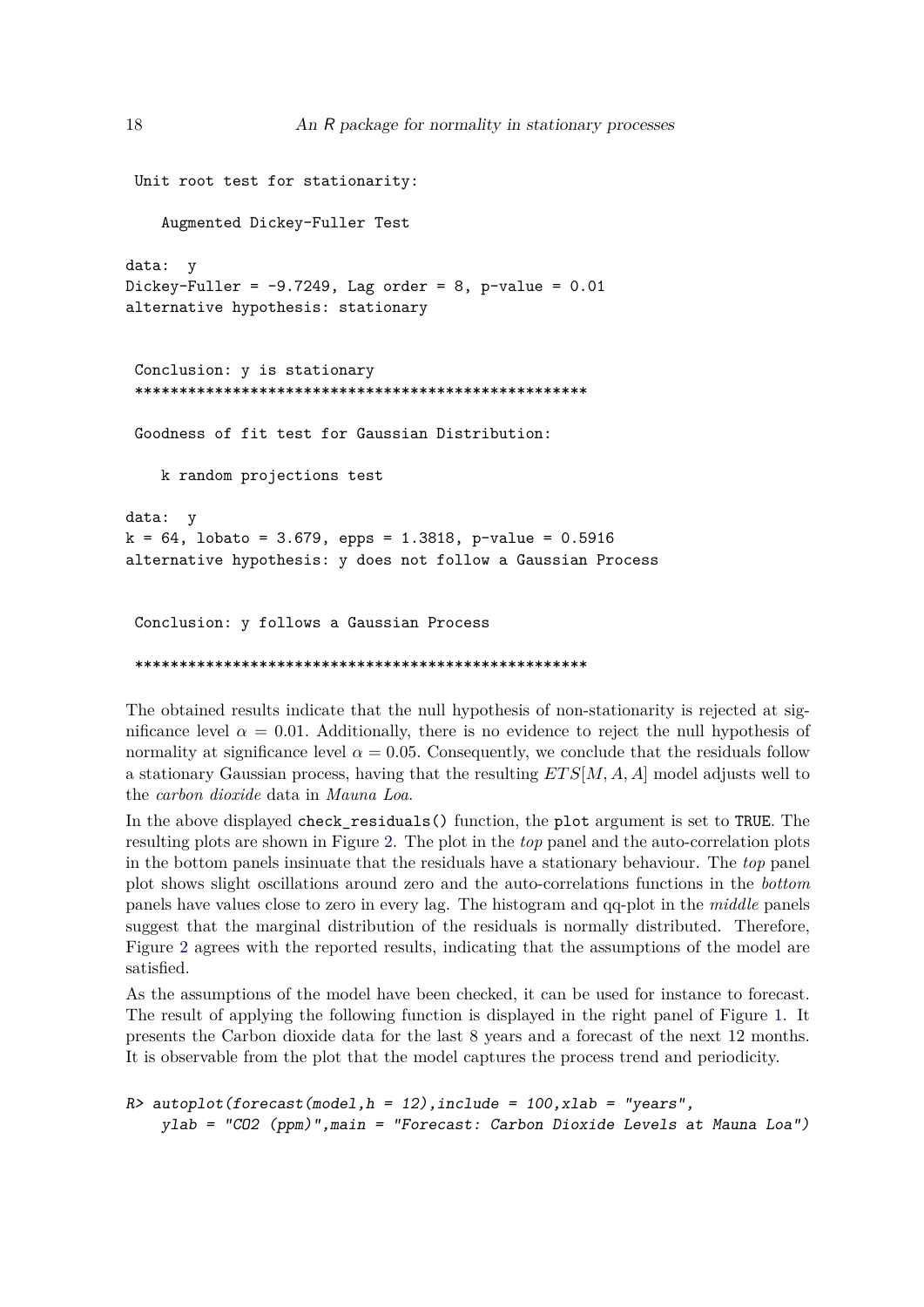

Figure 2: Check residuals plot for the ETS(M,A,A) model. The upper panel shows the residuals time-series plot, showing small oscillations around zero, which insinuates stationarity. The middle plots are the residuals histogram (middle-left) and quantile-quantile plot (middle-right), both plots suggest that the residuals have a normal distribution. The lower panel shows the autocorrelation functions, for both plots, the autocorrelations are close to zero giving the impression of stationarity.

## <span id="page-18-1"></span>**5. Conclusions**

<span id="page-18-0"></span>This work gives a general overview of a careful selection of tests for normality in stationary process, which consists of the majority of available types of test for this matter. It additionally provides examples that illustrate each of the test implementations.

For independent data, the nortest package [\(Gross and Ligges](#page-20-9) [2015\)](#page-20-9) provides five different tests for normality, the mvnormtest package [\(Jarek](#page-21-12) [2012\)](#page-21-12) performs the Shapiro-Wilks test for multivariate data and the MissMech package [\(Jamshidian, Jalal, and Jansen](#page-21-13) [2014\)](#page-21-13) provides tests for normality in multivariate incomplete data. To test normality of dependent data, some authors such as [Psaradakis and VÃąvra](#page-22-0) [\(2017\)](#page-22-0); [Nieto-Reyes](#page-21-1) *et al.* [\(2014\)](#page-21-1) have available undocumented Matlab code; mainly only useful for re-doing their simulation studies. To our knowledge, however, no consistent implementation or package of a selection of tests for normality has been done before. Therefore, the **nortsTest** is the first package that provides implementations of tests for normality in stationary process.

For checking model's assumptions, the **forecast** and **astsa** packages contain functions for visualization diagnostic. Following the same idea, nortsTest provides similar diagnostic methods; in addition to a results report of testing stationarity and normality, the main assumptions for the residuals in time series analysis.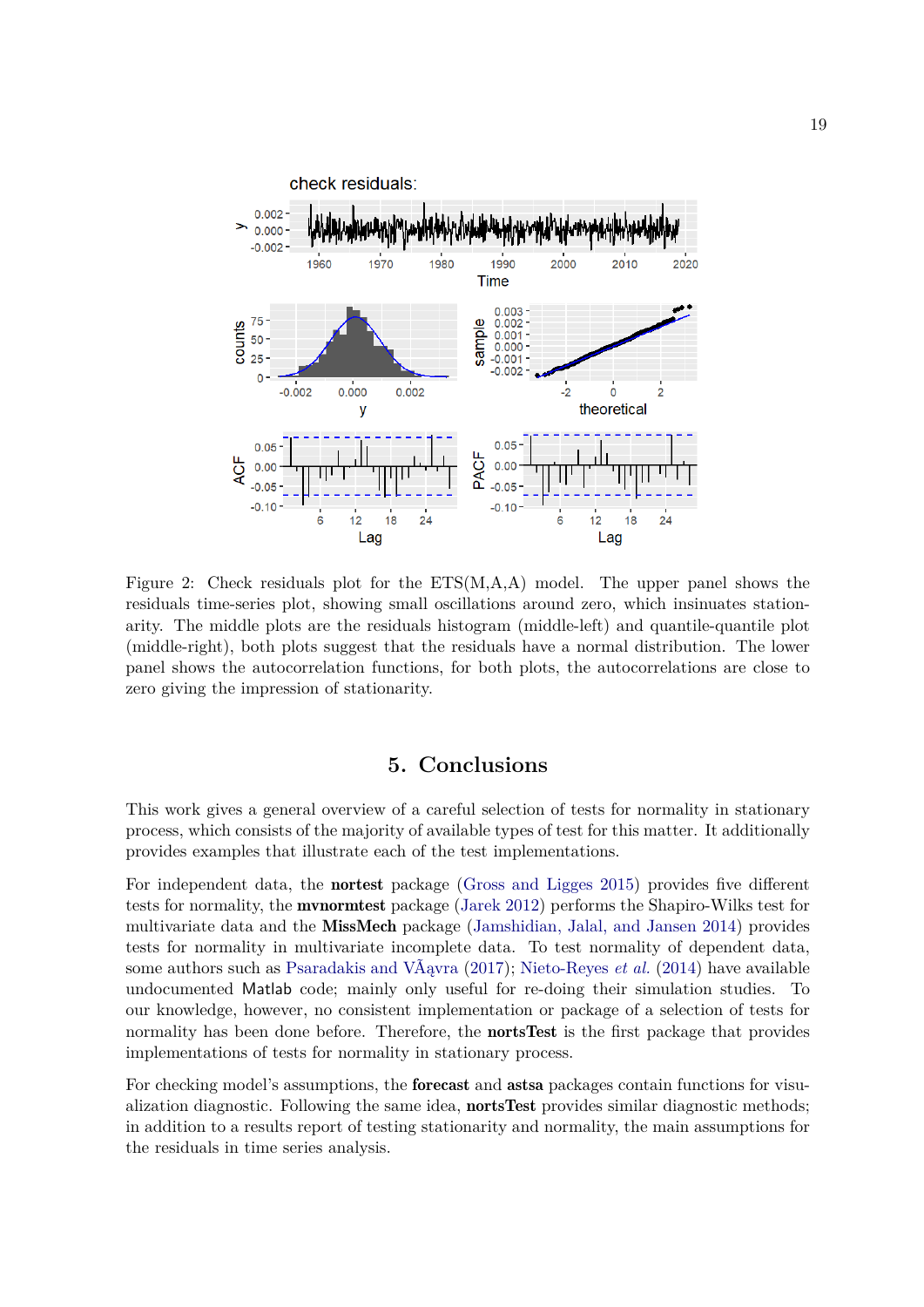## **Future work and projects**

The second version of the nortsTest package will incorporate (i) additional tests such as Bispectral [\(Hinich](#page-20-7) [1982\)](#page-20-7) and Stein's characterization [\(Bontemps and Meddahi](#page-19-4) [2005\)](#page-19-4), (ii) upgrades in the optimization and bootstrap procedures of the tests of *Epps* and *Psaradaskis & Vavra*, for faster performance, and (iii) the creation of different implementations of the Skewness-Kurtosis test besides the one of *Lobato & Velasco*. Further future work will include a Bayesian version of a *residuals check* procedure that makes use of the random projection method.

## **Acknowledgments**

I.A.M. thanks the Carolina Foundation for the fellowship that has led to this work. A.N-R. is partially supported by the Spanish Ministry of Science, Innovation and Universities grant MTM2017-86061-C2-2-P.

## **References**

- <span id="page-19-0"></span>Anderson TW, Darling DA (1952). "Asymptotic Theory of Certain Goodness of Fit Criteria Based on Stochastic Processes." *Annals of Mathematical Statistics*, **23**(2), 193–212. [doi:](http://dx.doi.org/10.1214/aoms/1177729437) [10.1214/aoms/1177729437](http://dx.doi.org/10.1214/aoms/1177729437).
- <span id="page-19-3"></span>Bai J, Ng S (2005). "Tests for Skewness, Kurtosis, and Normality for Time Series Data." *Journal of Business & Economic Statistics*, **23**(1), 49–60. [doi:10.1198/073500104000000271](http://dx.doi.org/10.1198/073500104000000271).
- <span id="page-19-5"></span>Beaulieu J, Miron JA (1993). "Seasonal Unit Roots in Aggregate U.S. Data." *Journal of Econometrics*, **55**(1), 305 – 328. ISSN 0304-4076. [doi:https://doi.org/10.1016/](http://dx.doi.org/https://doi.org/10.1016/0304-4076(93)90018-Z) [0304-4076\(93\)90018-Z](http://dx.doi.org/https://doi.org/10.1016/0304-4076(93)90018-Z).
- <span id="page-19-6"></span>Benjamini Y, Yekutieli D (2001). "The Control of the False Discovery Rate in Multiple Testing under Dependency." *The Annals of Statistics*, **29**(4), 1165–1188. ISSN 00905364. URL <http://www.jstor.org/stable/2674075>.
- <span id="page-19-2"></span>Berg A, Paparoditis E, Politis DN (2010). "A Bootstrap Test for Time Series Linearity." *Journal of Statistical Planning and Inference*, **140**(12), 3841 – 3857. ISSN 0378-3758. [doi:https://doi.org/10.1016/j.jspi.2010.04.047](http://dx.doi.org/https://doi.org/10.1016/j.jspi.2010.04.047).
- <span id="page-19-7"></span>BÃijhlmann P (1997). "Sieve Bootstrap for Time Series." *Bernoulli*, **3**(2), 123–148. ISSN 13507265. URL <http://www.jstor.org/stable/3318584>.
- <span id="page-19-1"></span>Bollerslev T (1986). "Generalized Autoregressive Conditional Heteroskedasticity." *Journal of Econometrics*, **31**(3), 307 – 327. ISSN 0304-4076. [doi:https://doi.org/10.1016/](http://dx.doi.org/https://doi.org/10.1016/0304-4076(86)90063-1) [0304-4076\(86\)90063-1](http://dx.doi.org/https://doi.org/10.1016/0304-4076(86)90063-1).
- <span id="page-19-4"></span>Bontemps C, Meddahi N (2005). "Testing Normality: a GMM approach." *Journal of Econometrics*, **124**(1), 149 – 186. ISSN 0304-4076. [doi:https://doi.org/10.1016/j.jeconom.](http://dx.doi.org/https://doi.org/10.1016/j.jeconom.2004.02.014) [2004.02.014](http://dx.doi.org/https://doi.org/10.1016/j.jeconom.2004.02.014).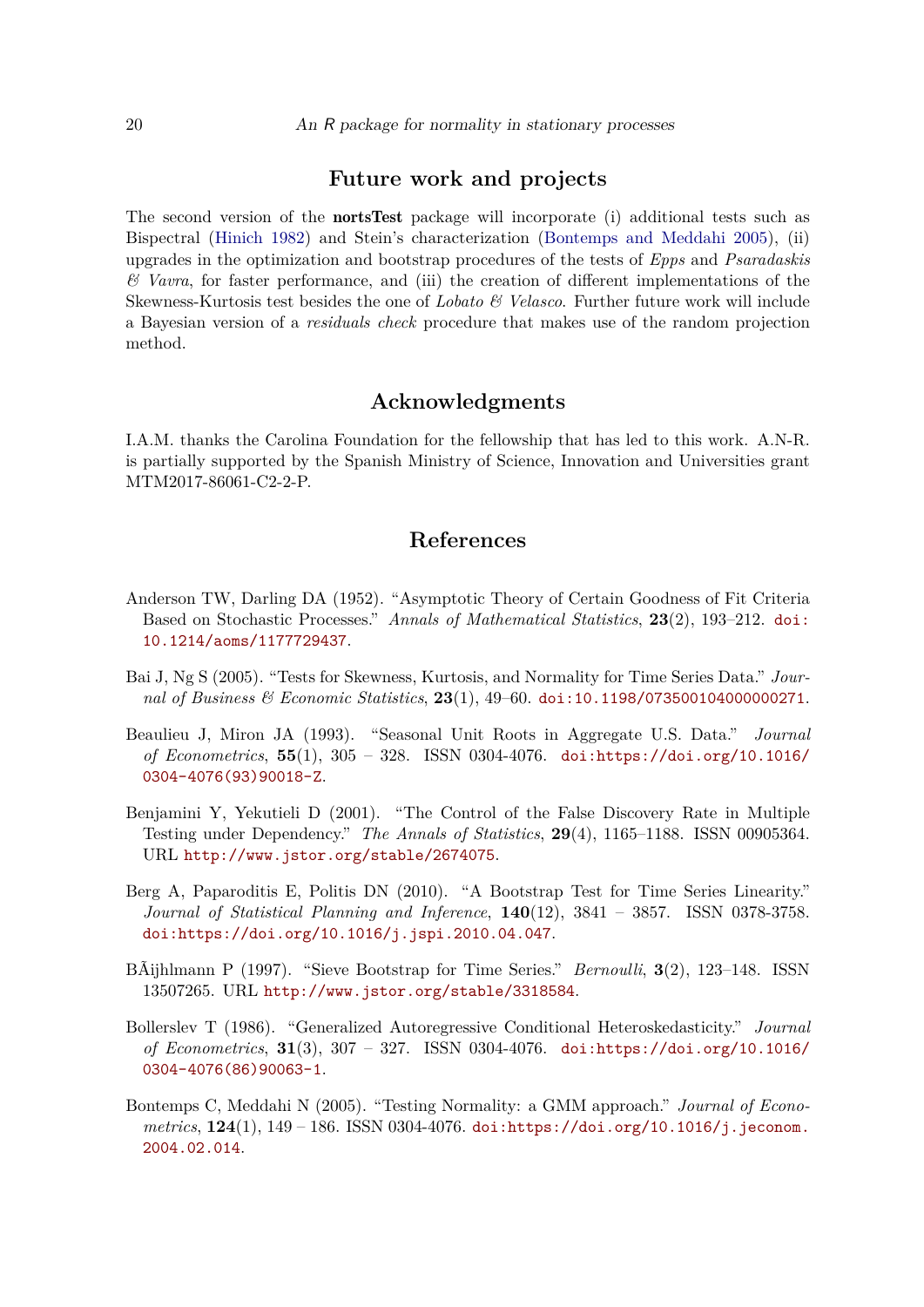- <span id="page-20-10"></span>Box G, Pierce DA (1970). "Distribution of Residual Autocorrelations in Autoregressive-Integrated Moving Average Time Series Models." *Journal of the American Statistical Association*, **65**(332), 1509–1526. [doi:10.1080/01621459.1970.10481180](http://dx.doi.org/10.1080/01621459.1970.10481180).
- <span id="page-20-4"></span>Box GEP, Jenkins G (1990). *Time Series Analysis, Forecasting and Control*. Holden-Day, Inc., USA. ISBN 0816211043. URL <https://www.wiley.com/en-us/Time+Series+Analysis>.
- <span id="page-20-11"></span>Canova F, Hansen BE (1995). "Are Seasonal Patterns Constant Over Time? A Test for Seasonal Stability." *Journal of Business & Economic Statistics*, **13**(3), 237–252. [doi:](http://dx.doi.org/10.1080/07350015.1995.10524598) [10.1080/07350015.1995.10524598](http://dx.doi.org/10.1080/07350015.1995.10524598).
- <span id="page-20-14"></span>Chen J, Chen Z (2008). "Extended Bayesian Information Criteria for Model Selection With Large Model Spaces." *Biometrika*, **95**(3), 759–771. ISSN 0006-3444. [doi:10.1093/biomet/](http://dx.doi.org/10.1093/biomet/asn034) [asn034](http://dx.doi.org/10.1093/biomet/asn034).
- <span id="page-20-8"></span>Cuesta-Albertos J, del Barrio E, Fraiman R, MatrÃąn C (2007). "The Random Projection Method in Goodness of Fit for Functional Data." *Computational Statistics & Data Analysis*, **51**(10), 4814 – 4831. ISSN 0167-9473. [doi:https://doi.org/10.1016/j.csda.2006.09.](http://dx.doi.org/https://doi.org/10.1016/j.csda.2006.09.007) [007](http://dx.doi.org/https://doi.org/10.1016/j.csda.2006.09.007).
- <span id="page-20-0"></span>D'Agostino RB, Stephens MA (1986). "Goodness-of-fit techniques." *Quality and Reliability Engineering International*, **3**(1), 71–71. [doi:10.1002/qre.4680030121](http://dx.doi.org/10.1002/qre.4680030121).
- <span id="page-20-12"></span>de Lacalle JL (2019). uroot*: Unit Root Tests for Seasonal Time Series*. R package version 2.1-0, URL <https://CRAN.R-project.org/package=uroot>.
- <span id="page-20-5"></span>Engle RF (1982). "Autoregressive Conditional Heteroscedasticity with Estimates of the Variance of United Kingdom Inflation." *Econometrica*, **50**(4), 987–1007. ISSN 00129682, 14680262. URL <http://www.jstor.org/stable/1912773>.
- <span id="page-20-1"></span>Epps TW (1987). "Testing That a Stationary Time Series is Gaussian." *The Annals of Statistics*, **15**(4), 1683–1698. [doi:10.1214/aos/1176350618](http://dx.doi.org/10.1214/aos/1176350618).
- <span id="page-20-6"></span>Gasser T (1975). "Goodness-of-Fit Tests for Correlated Data." *Biometrika*, **62**(3), 563–570. ISSN 00063444. URL <http://www.jstor.org/stable/2335511>.
- <span id="page-20-13"></span>Gelman A, Carlin J, Stern H, Dunson D, Vehtari A, Rubin D (2013). *Bayesian Data Analysis, Third Edition*. Chapman & Hall/CRC Texts in Statistical Science. Taylor & Francis. ISBN 9781439840955. URL <https://books.google.nl/books?id=ZXL6AQAAQBAJ>.
- <span id="page-20-9"></span>Gross J, Ligges U (2015). nortest*: Tests for Normality*. R package version 1.0-4, URL <https://CRAN.R-project.org/package=nortest>.
- <span id="page-20-7"></span>Hinich MJ (1982). "Testing For Gaussianity and Linearity of a Stationary Time Series." *Journal of Time Series Analysis*, **3**(3), 169–176. [doi:10.1111/j.1467-9892.1982.tb00339](http://dx.doi.org/10.1111/j.1467-9892.1982.tb00339).
- <span id="page-20-3"></span>Holt CC (2004). "Forecasting Seasonals and Trends by Exponentially Weighted Moving Averages." *International Journal of Forecasting*, **20**(1), 5 – 10. ISSN 0169-2070. [doi:](http://dx.doi.org/https://doi.org/10.1016/j.ijforecast.2003.09.015) [https://doi.org/10.1016/j.ijforecast.2003.09.015](http://dx.doi.org/https://doi.org/10.1016/j.ijforecast.2003.09.015).
- <span id="page-20-2"></span>Hyndman R, Khandakar Y (2008). "Automatic Time Series Forecasting: The forecast Package for R." *Journal of Statistical Software, Articles*, **27**(3), 1–22. ISSN 1548-7660. [doi:10.](http://dx.doi.org/10.18637/jss.v027.i03) [18637/jss.v027.i03](http://dx.doi.org/10.18637/jss.v027.i03).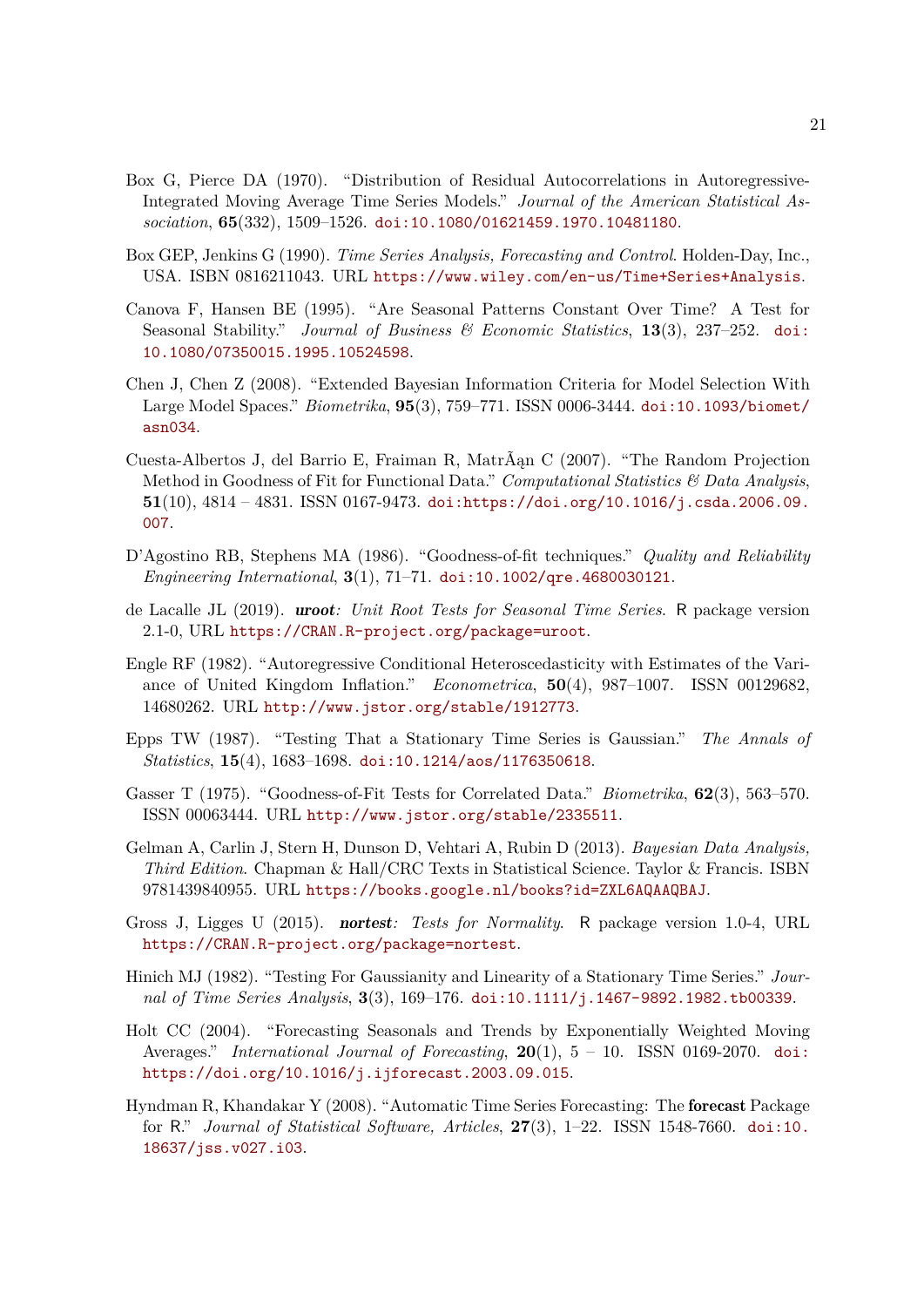- <span id="page-21-4"></span>Hyndman RJ, Koehler AB, Ord JK, Snyder RD (2008). *Forecasting with Exponential Smoothing: The State Space Approach*. Springer. ISBN 9783540719168. [doi:https:](http://dx.doi.org/https://doi.org/10.1111/j.1751-5823.2009.00085_17) [//doi.org/10.1111/j.1751-5823.2009.00085\\_17](http://dx.doi.org/https://doi.org/10.1111/j.1751-5823.2009.00085_17).
- <span id="page-21-13"></span>Jamshidian M, Jalal S, Jansen C (2014). "MissMech: An R Package for Testing Homoscedasticity, Multivariate Normality, and Missing Completely at Random (MCAR)." *Journal of Statistical Software*, **56**(6), 1–31. URL <http://www.jstatsoft.org/v56/i06/>.
- <span id="page-21-12"></span>Jarek S (2012). mvnormtest*: Normality test for multivariate variables*. R package version 0.1-9, URL <https://CRAN.R-project.org/package=mvnormtest>.
- <span id="page-21-6"></span>Jarque CM, Bera AK (1980). "Efficient tests for Normality, Homoscedasticity and Serial Independence of Regression Residuals." *Economics Letters*, **6**(3), 255 – 259. ISSN 0165- 1765. [doi:https://doi.org/10.1016/0165-1765\(80\)90024-5](http://dx.doi.org/https://doi.org/10.1016/0165-1765(80)90024-5).
- <span id="page-21-9"></span>Kwiatkowski D, Phillips PC, Schmidt P, Shin Y (1992). "Testing the Null Hypothesis of Stationarity Against the Alternative of a Unit Root: How sure Are We that Economic Time Series Have a Unit Root?" *Journal of Econometrics*, **54**(1), 159 – 178. ISSN 0304- 4076. [doi:https://doi.org/10.1016/0304-4076\(92\)90104-Y](http://dx.doi.org/https://doi.org/10.1016/0304-4076(92)90104-Y).
- <span id="page-21-0"></span>Lobato I, Velasco C (2004). "A simple Test of Normality for Time Series." *Econometric Theory*, **20**, 671–689. [doi:10.1017/S0266466604204030](http://dx.doi.org/10.1017/S0266466604204030).
- <span id="page-21-11"></span>Lomnicki Z (1961). "Tests for Departure from Normality in the Case of Linear Stochastic Processes." *Metrika: International Journal for Theoretical and Applied Statistics*, **4**(1), 37–62. URL <https://EconPapers.repec.org/RePEc:spr:metrik:v:4:y:1961:i:1:p:37-62>.
- <span id="page-21-1"></span>Nieto-Reyes A, Cuesta-Albertos JA, Gamboa F (2014). "A Random-Projection Based Test of Gaussianity for Stationary Processes." *Computational Statistics & Data Analysis*, **75**, 124 – 141. ISSN 0167-9473. [doi:https://doi.org/10.1016/j.csda.2014.01.013](http://dx.doi.org/https://doi.org/10.1016/j.csda.2014.01.013).
- <span id="page-21-10"></span>Osborn DR, Chui APL, Smith JP, Birchenhall CR (1988). "Seasonality and the Order of Integration for Consumption." *Oxford Bulletin of Economics and Statistics*, **50**(4), 361– 377. [doi:10.1111/j.1468-0084.1988.mp50004002.x](http://dx.doi.org/10.1111/j.1468-0084.1988.mp50004002.x).
- <span id="page-21-5"></span>Pearson K, Henrici OMFE (1895). "X. Contributions to the Mathematical Theory of Evolution. Skew Variation in Homogeneous Material." *Philosophical Transactions of the Royal Society of London. (A.)*, **186**, 343–414. [doi:10.1098/rsta.1895.0010](http://dx.doi.org/10.1098/rsta.1895.0010).
- <span id="page-21-8"></span>Perron P (1988). "Trends and Random Walks in Macroeconomic Time Series: Further Evidence From a New Approach." *Journal of Economic Dynamics and Control*, **12**(2), 297 – 332. ISSN 0165-1889. [doi:https://doi.org/10.1016/0165-1889\(88\)90043-7](http://dx.doi.org/https://doi.org/10.1016/0165-1889(88)90043-7).
- <span id="page-21-3"></span>Petris G, Petrone S, Campagnoli P (2007). "Dynamic Linear Models With R." [doi:10.1111/](http://dx.doi.org/10.1111/j.1751-5823.2010.00109_26.x) [j.1751-5823.2010.00109\\_26.x](http://dx.doi.org/10.1111/j.1751-5823.2010.00109_26.x).
- <span id="page-21-2"></span>R Core Team (2018). R*: A Language and Environment for Statistical Computing*. R Foundation for Statistical Computing, Vienna, Austria. URL <https://www.R-project.org/>.
- <span id="page-21-7"></span>Psaradakis Z (2017). "Normality Tests for Dependent Data." *Working and Discussion Papers WP 12/2017*, Research Department, National Bank of Slovakia. URL [https://ideas.](https://ideas.repec.org/p/svk/wpaper/1053.html) [repec.org/p/svk/wpaper/1053.html](https://ideas.repec.org/p/svk/wpaper/1053.html).